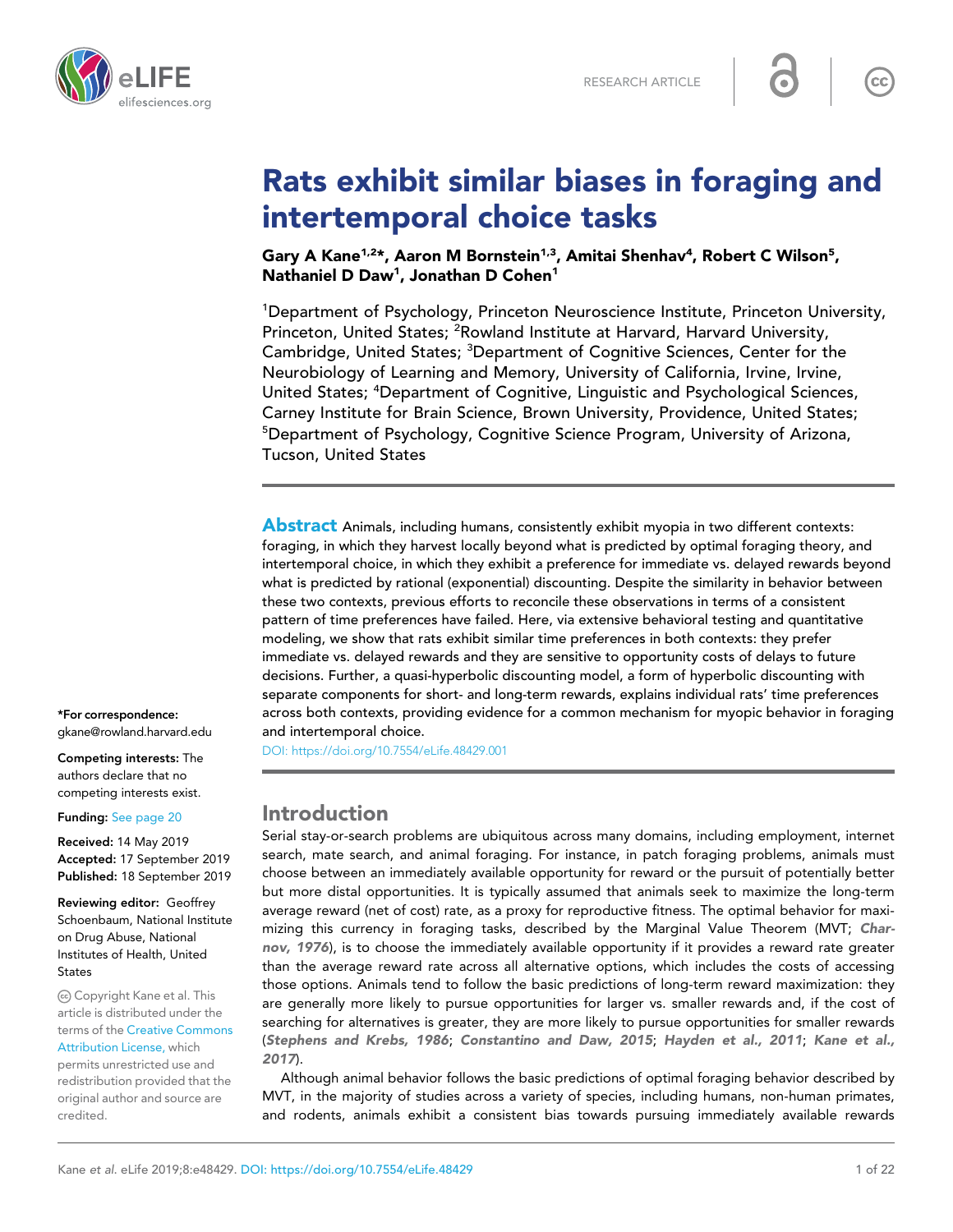**eLife digest** Often decisions have to be made on whether to stick with a resource or leave it behind to search for a better alternative. Should you book that hotel room or continue looking at others? Is it time to start searching for a new job, or even for a new partner? Animals face similar 'stick or twist' decisions when foraging for food. Knowing how to maximize the amount of food you obtain is key to survival. Studies have shown that most animals tend to stick with a food source for a little too long, a phenomenon known as 'overharvesting'.

To find out why, Kane et al. designed carefully controlled experiments to compare foraging behavior in rats to another form of decision-making, known as intertemporal choice. The latter involves choosing between a small reward now versus a larger reward later. Given this choice, most rats opt to receive a smaller reward now rather than wait for the larger reward. This suggests that rats value rewards available in the future less than rewards they can get immediately.

Kane et al. showed that this preference for short-term rewards can also explain why rats overharvest in foraging scenarios. By leaving one food source to go in search of another, rats must put up with a delay before they can access the new food supply. This delay, due to the time required to travel and search, reduces the value of the future reward. As a result, rats are more likely to stick with their current food source, even though leaving it would yield a greater reward in the long run.

These findings in rats raise important questions about the mechanisms that lead to biases in thinking, and how factors like changes in the environment or specific disease states can influence these biases.

[DOI: https://doi.org/10.7554/eLife.48429.002](https://doi.org/10.7554/eLife.48429.002)

relative to predictions of MVT, often referred to as 'overharvesting' ([Constantino and Daw, 2015](#page-20-0); [Hayden et al., 2011](#page-20-0); [Kane et al., 2017](#page-20-0); [Nonacs, 2001](#page-21-0); [Kolling et al., 2012](#page-20-0); [Shenhav et al., 2014](#page-21-0); [Wikenheiser et al., 2013](#page-21-0); [Carter and Redish, 2016](#page-20-0)). Prior studies have proposed two explanations for overharvesting: subjective costs, such as an aversion to rejecting an immediately available reward ([Wikenheiser et al., 2013](#page-21-0); [Carter and Redish, 2016](#page-20-0)); and nonlinear reward utility or diminishing returns, by which larger rewards are not perceived as proportionally larger than smaller rewards ([Constantino and Daw, 2015](#page-20-0)). But these hypotheses have never been systematically compared in a set of experiments designed to directly test their predictions. Furthermore, according to these ratemaximizing hypotheses, the perceived value of rewards does not differ between situations in which the delays occur before or after reward is received. In this respect, the predictions made by these hypotheses (which are still grounded in a core assumption that animals attempt to maximize the long-term reward rate) are not compatible with an otherwise seemingly similar bias that is widely observed in standard intertemporal choice tasks (also referred to as delay discounting or self-control tasks): a preference for smaller, more immediate rewards over larger, delayed rewards ([Ain](#page-19-0)[slie, 1992](#page-19-0); [Kirby, 1997](#page-20-0)).

The preference for more immediate rewards in intertemporal choice tasks is commonly explained in one of two ways, both assuming that animals choose as though they were optimizing a different currency than long-term reward rate: temporal discounting or short-term rate maximization. According to temporal discounting, the perceived value of a future reward is discounted by the time until its receipt. Temporal discounting can arise even when maximizing the long-term reward rate, for certain environments. In particular, discounting can be adaptive in unstable environments — if the environment is likely to change before future rewards can be acquired, it is appropriate to place greater value on more predictable rewards available in the near future. Under this hypothesis, and the further assumption that expected rewards disappear at a constant rate, a long-term reward rate maximizer would discount rewards exponentially in their delay ([Gallistel and Gibbon, 2000](#page-20-0); [Kacelnik and Todd, 1992](#page-20-0)). However, animal preferences typically follow a hyperbolic-like form: the rate of discounting is steeper initially and decreases over time ([Gallistel and Gibbon, 2000](#page-20-0); [Kacelnik and Todd, 1992](#page-20-0); [Thaler, 1981](#page-21-0)). This yields inconsistent time preferences or preference reversals: an animal may prefer to wait longer for a larger reward if both options are distant, but will change their mind and prefer the smaller reward as the time to both options draws near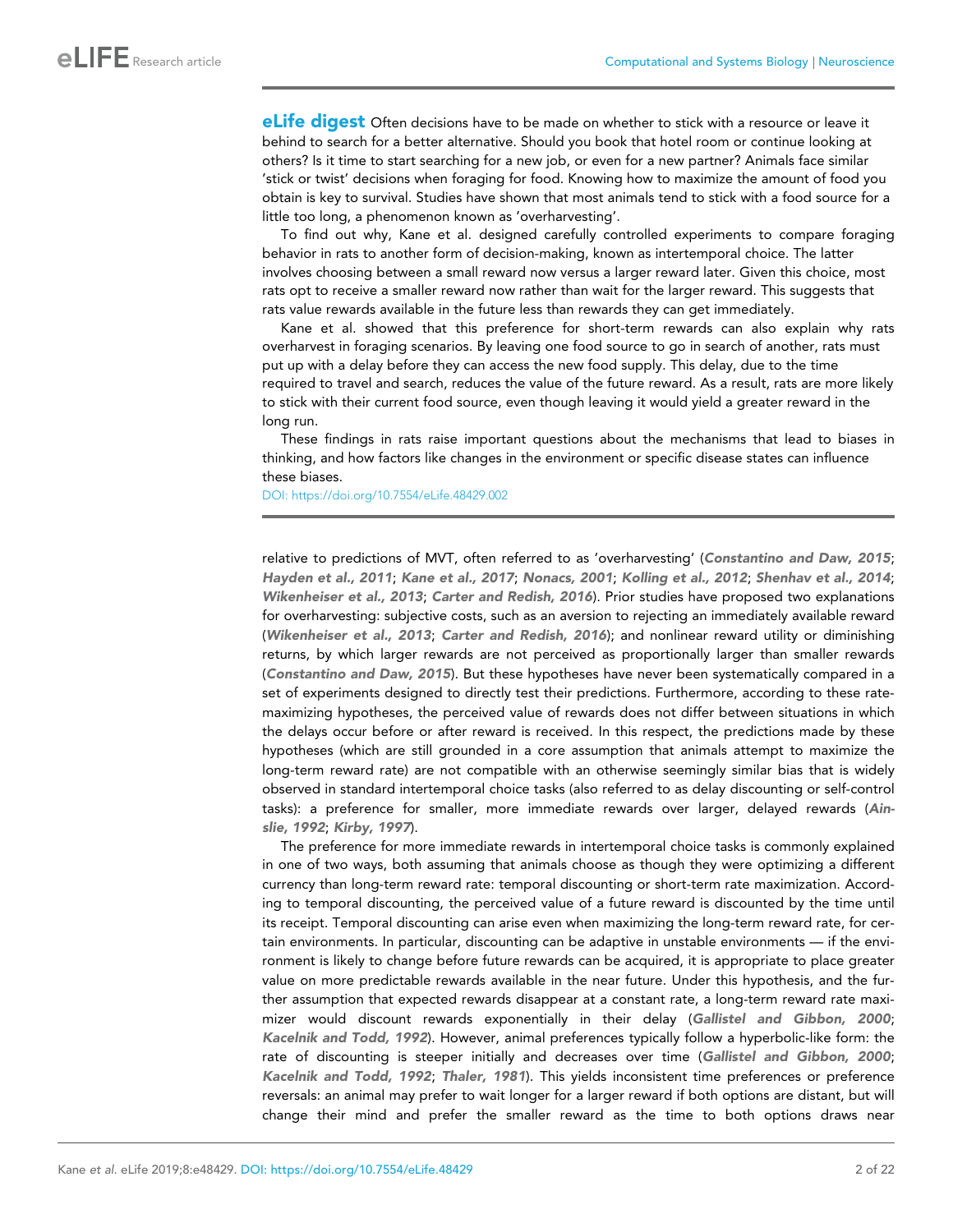([Ainslie, 1992](#page-19-0); [Kirby, 1997](#page-20-0); [Gallistel and Gibbon, 2000](#page-20-0); [Kacelnik and Todd, 1992](#page-20-0)). Recent theoretical work has shown that hyperbolic time preferences may arise from imperfect foresight — if the variance in predicting the timing of future outcomes increases with the delay to the outcome, a long-term reward rate maximizer would exhibit hyperbolic time preferences ([Gabaix and Laibson,](#page-20-0) [2017](#page-20-0)). Similarly, short-term maximization rules predict that animals seek to maximize reward over shorter time horizons; this may also be motivated as an approximation to long-term reward maximization as it may be difficult to accurately predict all future rewards ([Stephens, 2002](#page-21-0); [Stephens et al., 2004](#page-21-0)). Along similar lines, [Namboodiri et al. \(2014\)](#page-21-0) argues that, rather than maximizing long-term reward rate into the future, animals may select options that maximize reward rate up to the current point in time or due to environmental factors (e.g. non-stationarity) or biological constraints (e.g. computational constraints), over a finite interval of time. Just as hyperbolic discount-ing may arise from imperfect foresight ([Gabaix and Laibson, 2017](#page-20-0)), maximizing reward rate over shorter time horizons predicts hyperbolic time preferences ([Namboodiri et al., 2014](#page-21-0)).

An alternative explanation for the preference for immediate rewards in intertemporal choice tasks is that animals simply underestimate the duration of post-reward delays; that is, delays between receiving reward and making the next decision ([Pearson et al., 2010](#page-21-0); [Blanchard et al., 2013](#page-20-0)). Typically, in intertemporal choice tasks, a variable post-reward delay is added to ensure that the overall amount of time for each trial is equal, regardless of the reward size or the duration of the pre-reward delay. It has been argued that it may be difficult for animals to learn these variable delays, and thus, animals may fail to consider the full duration of the delay in their decision process. Consequently, animals will perceive that it takes less time to acquire the smaller, more immediate reward and overestimate the reward rate for choosing this option. Consistent with this hypothesis, providing an explicit cue for the duration of the post-reward delay or increasing its salience by providing a small reward at the end of the post-reward delay reduces temporal discounting ([Pearson et al., 2010](#page-21-0); [Blanchard et al., 2013](#page-20-0)).

Despite the similarities between overharvesting and the preference for more immediate rewards in intertemporal choice tasks, prior attempts to use temporal discounting and/or short-term rate maximization functions fit to intertemporal choice data to predict foraging behavior have failed ([Carter et al., 2015](#page-20-0); [Carter and Redish, 2016](#page-20-0); [Blanchard and Hayden, 2015](#page-20-0)). In these studies, animals are typically closer to long-term rate maximization in foraging tasks than in intertemporal choice tasks. This has been taken as further evidence that, while animals have a good understanding of the structure of foraging tasks, they struggle to understand the structure of intertemporal choice tasks (i.e. they fail to incorporate post-reward delays into their decision process; [Blanchard and Hay](#page-20-0)[den, 2015](#page-20-0)). However, there are two additional possibilities for why intertemporal choice models have failed to predict foraging behavior. First, models of intertemporal choice tasks usually consider rewards for the current trial and not rewards on future trials since, in these tasks, reward opportunities on future trials are often independent of the current decision. This is not true of foraging tasks, in which future opportunities for rewards depend on the current decision. Thus, this difference in decision horizon may make it difficult to explain foraging data using discounting models fit to intertemporal choice data. Second, these studies have only examined standard, single-parameter exponential and hyperbolic discounting functions. More flexible forms of temporal discounting that produce different patterns of hyperbolic time preferences have never been tested in these contexts. More flexible discounting functions include constant sensitivity discounting, by which rewards in the distant future are discounted less than rewards in the near future due to a bias in time estimation — agents become less sensitive to longer time delays ([Ebert and Prelec, 2007](#page-20-0); [Zauberman et al.,](#page-21-0) [2009](#page-21-0)); additive-utility discounting, by which the utility of a reward, not its value, is discounted ([Kill](#page-20-0)[een, 2009](#page-20-0)); or quasi-hyperbolic discounting, which has separate terms, or different discount rates, for short- or long-term rewards rewards that correlate with activity in limbic and fronto-parietal networks respectively ([Laibson, 1997](#page-20-0); [McClure et al., 2004](#page-20-0); [McClure et al., 2007](#page-20-0)).

In the present study, we found that rats exhibit similar time preferences in foraging and intertemporal choice tasks and that time preferences in both tasks can be explained by a quasi-hyperbolic discounting model that, in both contexts, considers future rewards. Rats were tested in a series of patch foraging tasks and an intertemporal choice task. In foraging tasks, they followed the basic predictions of long-term rate maximization: they stayed longer in patches that yielded greater rewards and when the cost of searching was greater. But under certain conditions, they violated these predictions in a manner consistent with time preferences: they stayed longer in patches when given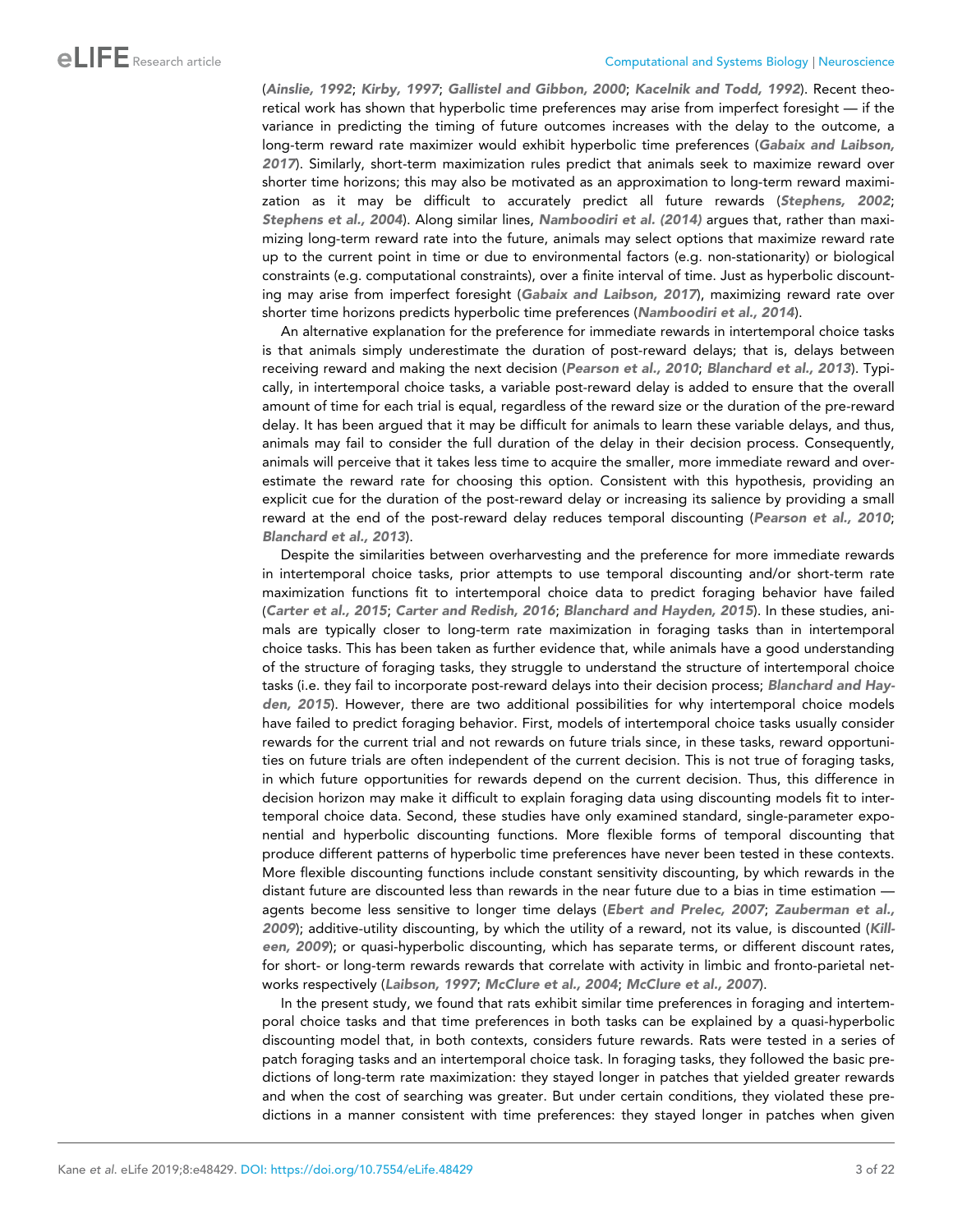<span id="page-3-0"></span>larger rewards with proportionally longer delays, and they exhibited greater sensitivity to pre- vs. post-reward delays. Similarly, in an intertemporal choice task, rats exhibited greater sensitivity to pre- vs. post-reward delays. Using these data, we tested several models to determine if temporal discounting or biases in time perception, such as insensitivity to post-reward delays, could explain rats' behavior across tasks. One model, a quasi-hyperbolic discounting model ([Laibson, 1997](#page-20-0); [McClure et al., 2007](#page-20-0)), provided the best fit to rat behavior across all experiments. Furthermore, the quasi-hyperbolic discounting model proved to be externally valid: discounting functions fit to foraging data provided as good a fit to intertemporal choice data as discounting functions fit directly to intertemporal choice data for some rats. These findings suggest that rats exhibit similar biases in the two tasks, and quasi-hyperbolic discounting may be a common mechanism for suboptimal decisionmaking across tasks.

# **Results**

### Rats consider long-term rewards, but exhibit a bias in processing prevs. post-reward delays

Long Evans rats ( $n = 8$ ) were tested in a series of patch foraging tasks in operant conditioning chambers ([Kane et al., 2017](#page-20-0)). To harvest reward (10% sucrose water) from a patch, rats pressed a lever on one side of the front of the chamber (left or right) and reward was delivered in an adjacent port. After a post-reward delay (inter-trial interval or ITI), rats again chose to harvest a smaller reward or to leave the patch by nose poking in the back of the chamber. A nose poke to leave the patch caused the harvest lever to retract and initiated a delay to control the time to travel to the next patch. After the delay, the opposite lever extended (e.g. if the left lever was extended previously, the right lever would be extended now), and rats could then harvest from (or leave) this replenished patch ([Figure 1—figure supplement 1](#page-5-0)).

In four separate experiments, we manipulated different variables of the foraging environment: (i) in the 'Travel Time Experiment,' a 10 s vs. 30 s delay was imposed between patches, (ii) in the 'Depletion Rate Experiment,' reward depleted at a rate of 8 vs. 16 µL per harvest, (iii) in the 'Scale Experiment,' the overall magnitude of rewards and delays was varied, such that in one condition, the size of rewards and length of delays was twice that of the other. (iv) Finally, in the 'Pre-vs-Post Experiment,' the placement of delays was varied, such that the total time to harvest reward remained constant, but in one condition there was no pre-reward delay and  $\sim$ 13 s post reward delay, and in the other there was a 3 s pre-reward delay and ~10 s post-reward delay. Parameters for each experiment

|  |  |  |  |  |  |  |  | Table 1. Parameters for each of the first four foraging experiments. |
|--|--|--|--|--|--|--|--|----------------------------------------------------------------------|
|--|--|--|--|--|--|--|--|----------------------------------------------------------------------|

Harvest time = time to make a decision to harvest + pre-reward delay + post-reward delay (inter-trial interval). To control reward rate in the patch, the post-reward delay was adjusted relative to the decision time to hold the harvest time constant.

| <b>Experiment</b>  | Condition       | <b>Start Reward</b>                 | <b>Depletion Rate</b> | <b>Pre-Reward Delay</b> | <b>Harvest Time</b>       | <b>Travel Time</b> |
|--------------------|-----------------|-------------------------------------|-----------------------|-------------------------|---------------------------|--------------------|
| travel time        | 10 <sub>s</sub> | 60, 90, or 120 $\mu$ L <sup>+</sup> | $-8$ µL               | 0 <sub>s</sub>          | 10 <sub>s</sub>           | 10 <sub>s</sub>    |
|                    | 30 <sub>s</sub> |                                     |                       |                         |                           | 30 <sub>s</sub>    |
| depletion rate     | $-8$ $\mu$ L    | $90 \mu L$                          | $-8$ $\mu$ L          | 0 <sub>s</sub>          | 12 <sub>s</sub>           | 12 <sub>s</sub>    |
|                    | $-16$ µL        |                                     | $-16$ $\mu$ L         |                         |                           |                    |
| scale              | 90 µL/10 s      | $90 \mu L$                          | $-8$ µL               | 0 <sub>s</sub>          | 10 <sub>s</sub>           | 10 <sub>s</sub>    |
|                    | 180 µL/20 s     | 180 µL                              | $-16$ µL              |                         | 20 <sub>s</sub>           | 20 <sub>s</sub>    |
| handling time      | 0 <sub>s</sub>  | $90 \mu L$                          | $-8$ µL               | 0 <sub>s</sub>          | 15 <sub>s</sub>           | 15 <sub>s</sub>    |
|                    | 3s              |                                     |                       | 3 <sub>s</sub>          |                           |                    |
| post-reward delay* | 3 <sub>s</sub>  | $90 \mu L$                          | $-8 \mu L$            | 0 <sub>s</sub>          | $5 - 8s^{**}$             | 10 <sub>s</sub>    |
|                    | 12 <sub>s</sub> |                                     |                       |                         | $13 - 16$ s <sup>**</sup> |                    |

† Rats encountered all three patch types in both conditions.

\*One group of rats (n = 8) was tested on the first four experiments, but a separate group (n = 8) was tested on this final foraging experiment.

\*\*In this experiment, the harvest time was not held constant — the post-reward delay was always 3 s or 12 s regardless of the time to make a decision. [DOI: https://doi.org/10.7554/eLife.48429.006](https://doi.org/10.7554/eLife.48429.006)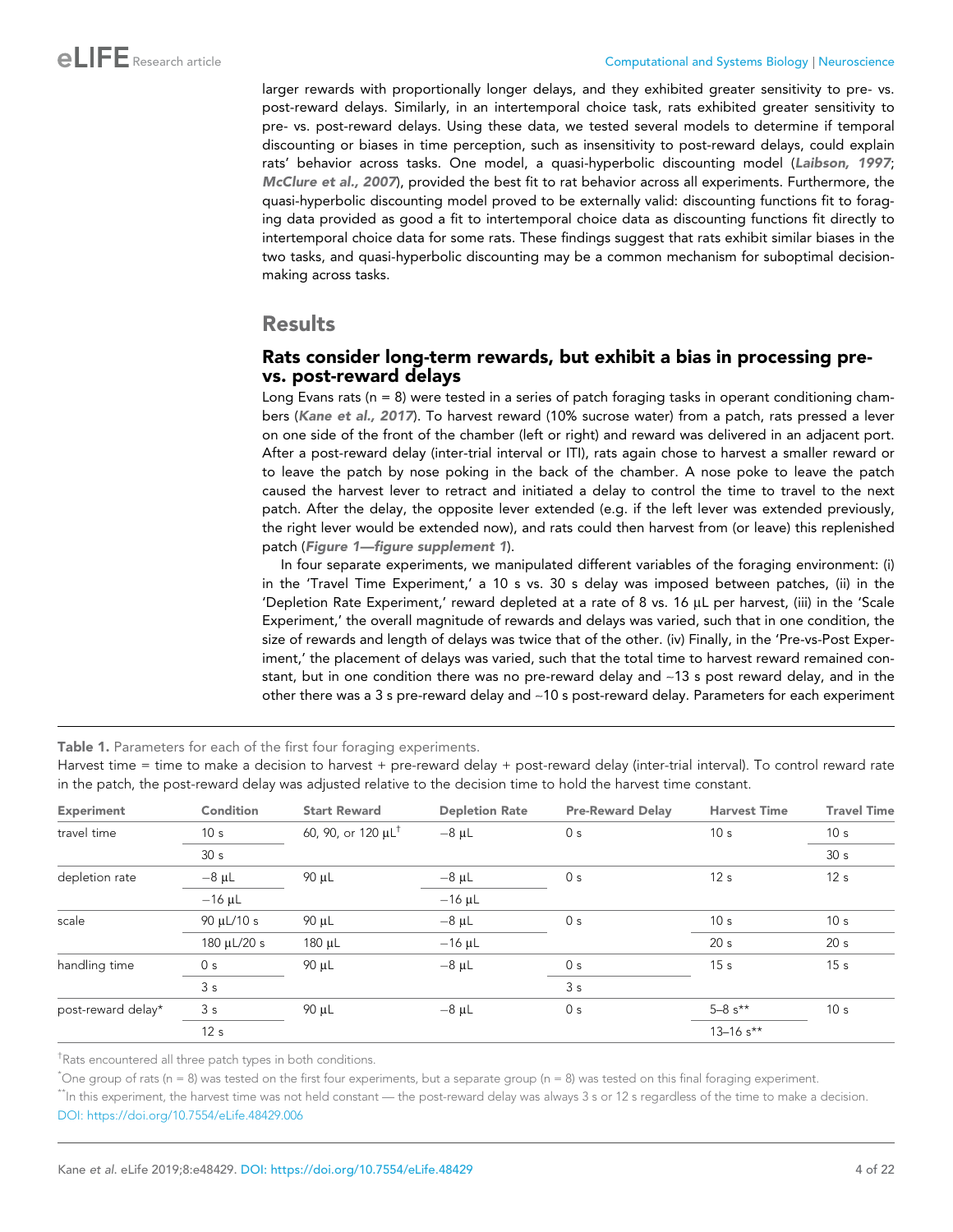are shown in [Table 1](#page-3-0). For each condition within each experiment, rats were trained for 5 days and tested for an additional 5 days; all behavioral data presented is from the 5 test days. The order of conditions within each experiment was counterbalanced across rats. Every patch visit was included for analysis; mixed effects models were used to examine the effect of task condition on the number of trials spent in each patch. Random intercepts and random slopes for the effect of task condition were used to group observations within each rat. To compare rat behavior to the optimal behavior in each condition, a mixed effects model was used to test the effect of task condition on the difference between the number of trials spent in each patch and the optimal number of trials for that patch, with random intercepts and slopes for each rat. For this mixed effects model, an intercept of zero indicates optimal performance, and the slope indicates the change in behavior relative to the optimal behavior between conditions (see Materials and ethods for additional detail).

The Travel Time Experiment was designed to test the two main predictions of MVT: (i) that animals should stay longer in patches that yield greater rewards and (ii) animals should stay longer in all patches when the cost of traveling to a new patch is greater. In this experiment, rats encountered three different patch types within sessions, which started with varying amount of reward (60, 90, or 120  $\mu$ L) and depleted at the same rate (8  $\mu$ L/harvest). The delay between patches was either 10 s or 30 s; each travel time delay was tested in its own block of sessions and the order was counterbalanced across rats, with a range of 87–236 patches visited per condition per rat. As predicted by MVT, rats stayed for more trials in patch types that started with larger reward volume ( $\beta$  = 118.091 trials/mL, SE = 1.862, t(2490.265) = 63.423, p < .001), indicating that rats considered reward across future patches. Rats also stayed longer in all patch types when time between patches was longer  $(\beta = 1.893 \text{ trials}, \text{SE} = 0.313, t(118.839) = 6.040, p < .001;$  [Figure 1A](#page-5-0)), indicating sensitivity to opportunity costs. However, rats uniformly overharvested relative to predictions of MVT ( $\beta_{\rm rat-MVT}$  = 3.396 trials, SE = 0.176, t(6.960) = 19.269,  $p < .001$ ). The degree to which rats overharvested was not significantly different between the 10 s and 30 s travel conditions ( $\beta_{10}$  s-30 s = 0.304 trials, SE = 0.155, t  $(7.3857) = 1.964$ ,  $p = 0.088$ ).

The Depletion Rate Experiment tested another critical variable in foraging environments: the rate of reward depletion within a patch. Quicker reward depletion causes the local reward rate to deplete to the long-run average reward rate quicker, thus MVT predicts earlier patch leaving. Within sessions, rats encountered a single patch type (starting volume of 90 µL) that depleted at a rate of either 8 or 16 µL/trial, tested in separate sessions and counterbalanced, with a range of 152-283 patches visited per condition per rat. As predicted by MVT, rats left patches earlier when patches depleted more quickly ( $\beta$  = 2.589 trials, SE = 0.155, t(7.000) = 16.75, p < .001; [Figure 1B](#page-5-0)). But, again, rats stayed in patches longer than is predicted by MVT ( $\beta_{\text{rat-MVT}}$  = 2.005 trials, SE = 0.134, t  $(7.004)$  = 14.97, p < .001). Rats overharvested to a greater degree in the 8 µL depletion condition than the 16 µL depletion condition ( $\beta_{8\mu L-16\mu L}$  = 1.589 trials, SE = 0.155, t(7.000) = 10.28, p < .001).

These first two experiments confirm that rats qualitatively follow the predictions of MVT, but consistently overharvest. There are many possible explanations for this pattern of overharvesting, including an aversion to leaving the offer of reward within a patch and nonlinear reward utility ([Wikenheiser et al., 2013](#page-21-0); [Carter and Redish, 2016](#page-20-0); [Constantino and Daw, 2015](#page-20-0)). The Scale Experiment was conducted in an effort to distinguish between these hypotheses by manipulating the scale of time delays and rewards. Long-term rate maximization predicts that an increase in reward size in proportion to reward delay should have no effect on the number of harvests per patch, as the reward rate across trials would be equal. But if animals' perception of reward or time is nonlinear, a manipulation of scale will affect their subjective point of equality and predict a change in behavior across the two environments. The scale of rewards and delays was manipulated in the following manner: patches started with (A) 90 or (B) 180  $\mu$ L of reward, depleted at a rate of (A) 8 or (B) 16 mL/trial, and the duration of harvest trials and travel time between patches was (A) 10 or (B) 20 s. Rats visited a range of 60–212 patches per condition. They overharvested in both A and B conditions ( $\beta_{\text{rat-MVT}}$  = 4.374 trials, SE = 0.153, t(6.900) = 28.597, p < .001) and, contrary to predictions of MVT, they stayed in patches significantly longer and overharvested to a greater degree in the B condition that provided larger rewards but at proportionately longer delays ( $\beta$  = 1.937 trials, SE = 0.193, t(6.972) = 9.996,  $p < .001$ ; [Figure 1C](#page-5-0)). This finding suggests that a nonlinearity in the perception of reward value and/or time contributes to overharvesting.

To distinguish between biases in perception of reward, such as nonlinear reward utility, and time, such as temporal discounting or insensitivity to post-reward delays, the Pre-vs-Post Experiment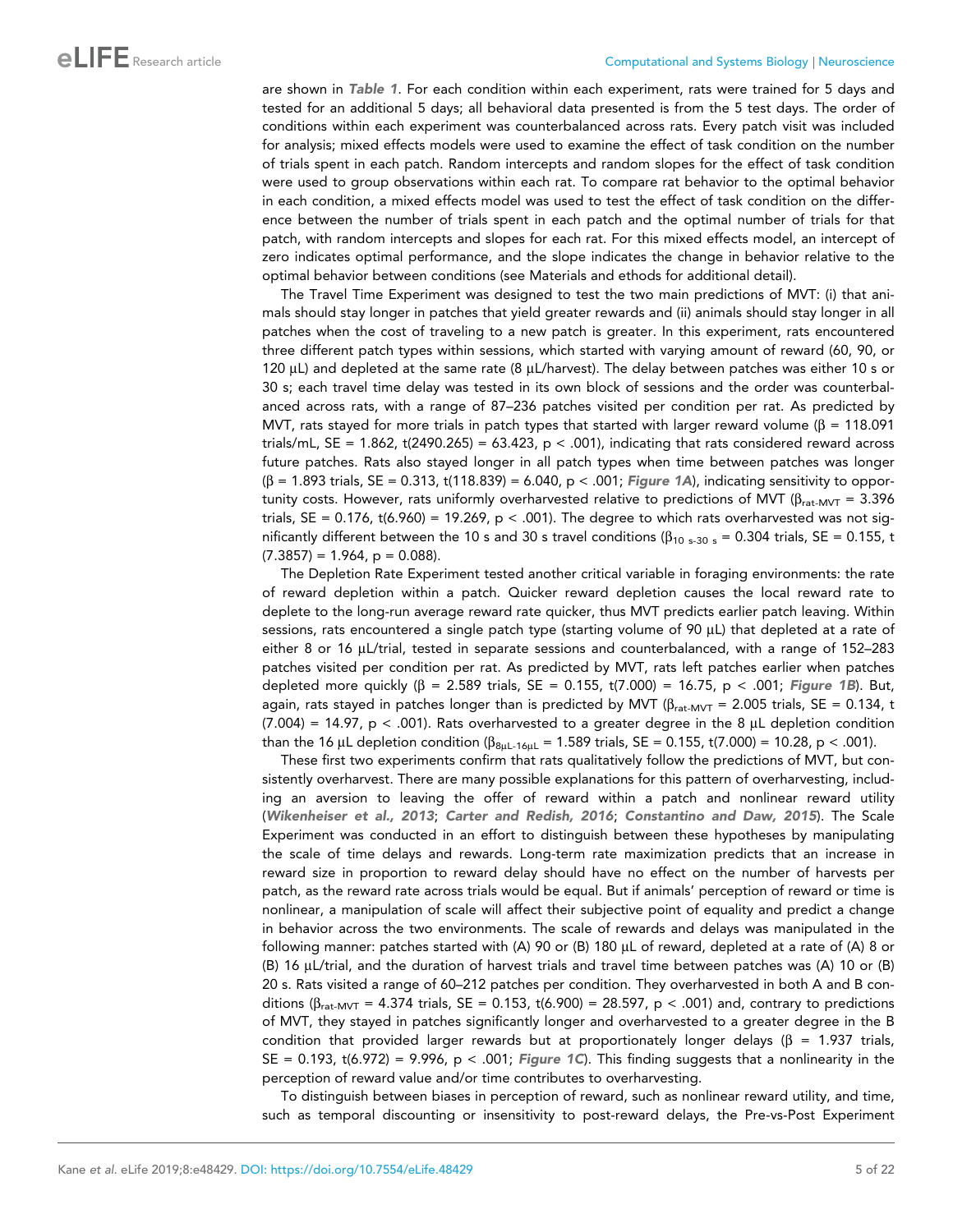<span id="page-5-0"></span>



The following source data and figure supplement are available for figure 1:

Source data 1. Trial-by-trial foraging behavior. [DOI: https://doi.org/10.7554/eLife.48429.005](https://doi.org/10.7554/eLife.48429.005) Figure supplement 1. Diagram of the foraging task. [DOI: https://doi.org/10.7554/eLife.48429.004](https://doi.org/10.7554/eLife.48429.004)

directly tested rats sensitivity to time delays before vs. after reward. In this experiment, in one condition, rats received reward immediately after lever press followed by a post-reward delay of ~13 s before the start of the next trial. In the other condition, there was a 3 s pre-reward delay between lever press and receiving reward followed by a shorter post-reward delay of ~10 s. The total time of each trial was held constant between conditions (15 s total), so there was no difference in reward rates. Both MVT and nonlinear reward utility predict that the placement of delays is inconsequential and that rats will behave similarly in both conditions. Both temporal discounting and insensitivity to post-reward delays predict that rats will value the immediate reward more than the delayed reward and thus, would leave patches earlier in the condition with the pre-reward delay. Consistent with predictions of temporal discounting and insensitivity to post-reward delays, and contrary to predictions of MVT and nonlinear reward utility, rats left patches earlier in the environment with the prereward delay ( $\beta$  = 2.345 trials, SE = 0.313, t(7.017) = 7.503, p < .001; Figure 1D). This result suggests that a bias in rats' perception of time or the way in which they perceive delayed reward values contributes to overharvesting.

To determine whether the preference for immediate rewards can be explained by insensitivity to post-reward delays, a fifth foraging experiment, the 'Post-Reward Delay Experiment,' directly tested rats' sensitivity to post-reward delays. A separate cohort of rats ( $n = 8$ ) was used for this experiment. Rats were tested in two conditions in this experiment: a short (3 s) or long (12 s) post-reward delay. The total time of harvest trials was not held constant; the longer post-reward delay increased the time to harvest from the patch. Since the longer post-reward delay increases the cost of harvesting from the patch relative to the cost of traveling to a new patch, MVT predicts that rats should leave patches earlier. Prior studies of intertemporal choice behavior have shown that animals are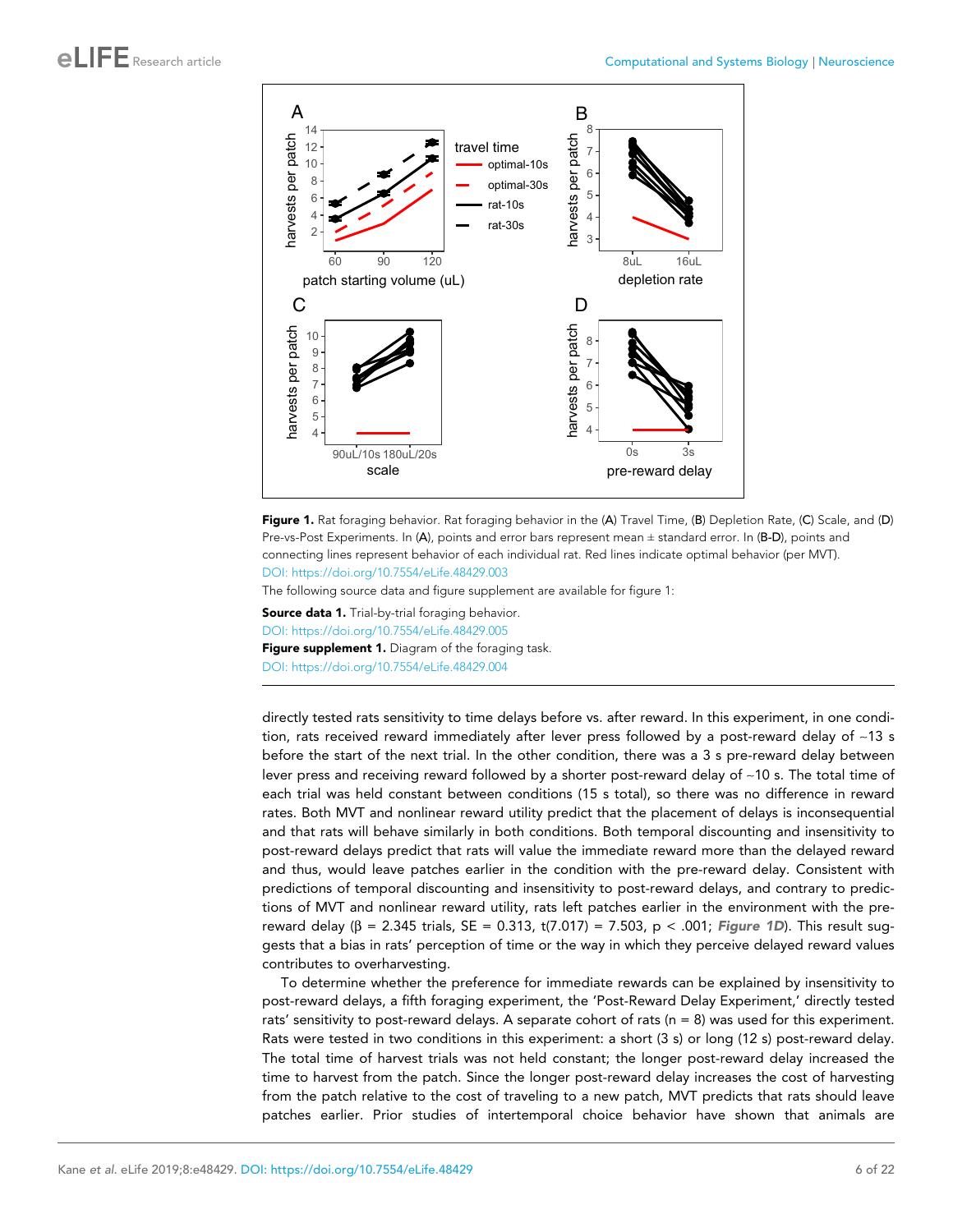<span id="page-6-0"></span>insensitive to post-reward delays, suggesting that they are only concerned with maximizing shortterm reward rate ([Stephens, 2001](#page-21-0); [Bateson and Kacelnik, 1996](#page-20-0)) or that they may not have learned the duration of post-reward delays, and underestimate this duration in their decision process ([Pearson et al., 2010](#page-21-0); [Blanchard et al., 2013](#page-20-0)). Consistent with MVT, rats were sensitive to the postreward delay, leaving patches earlier in the 12 s delay condition ( $\beta$  = 1.411 trials, SE = 0.254, t  $(6.966) = 5.546$ , p < .001; Figure 2A). If rats were sensitive to the delay, but underestimated its duration, one would still expect rats to overharvest to a greater degree due to the longer delay. There was no difference in the degree to which rats overharvested between the 3 s and 12 s delay conditions ( $\beta_{\text{rat-MVT}:3 \text{ s-12 s}} = 0.340$  trials, SE = 0.286, t(6.963) = 1.188, p = 0.274). This finding suggests that overharvesting in this experiment is not due to insensitivity to post-reward delays. However, it is possible that this finding could be explained by other forms of altered time perception that remain to be described.

The data from the foraging experiments described above suggest that rats exhibit time preferences in the foraging task. In a final 'Intertemporal Choice Experiment,' we tested whether the same rats that participated in the Post-Reward Delay Experiment would exhibit similar time preferences in a standard intertemporal choice (i.e. a delay-discounting) task. This task consisted of a series of 20 trial episodes. On each trial, rats pressed either the left or right lever to receive a smaller-sooner (SS) reward of 40 µL after a 1 s delay or a larger-later (LL) reward of 40, 80, or 120 µL after a 1, 2, 4, or 6 s delay. For the first 10 trials of each episode, rats were forced to press either the left or right lever to learn the value and delay associated with that lever (only one lever extended on each of these trials). For the last 10 trials of an episode, both levers extended and rats were free to choose. The LL reward value and delay, and the LL lever (left or right) were randomly selected at the start of each episode. Rats were tested in two different versions of this task: one in which the post-reward delay was held constant, such that the longer pre-reward delays reduced reward rate (constant delay); and another in which the time of the trial was held constant, such that longer pre-reward delays resulted in shorter post-reward delays to keep reward rate constant (constant rate). MVT, which maximizes long-term reward rate, predicts that rats would be sensitive to the pre-reward delay in the constant delay condition but not the constant trial condition (in which the pre-reward delay does not affect reward rate).

Rats were given three training sessions to learn the structure of the intertemporal choice task after previously being tested in the foraging task, then they were tested for an additional 13 sessions



Figure 2. Post-reward delay foraging and intertemporal choice behavior. (A) Rat behavior in the Post-Reward Delay Experiment. Points and lines represent behavior of individual rats. Red line indicates optimal behavior (per MVT). (B) Rat behavior in the intertemporal choice task. Points and error bars represent mean ± standard error for each condition.

[DOI: https://doi.org/10.7554/eLife.48429.007](https://doi.org/10.7554/eLife.48429.007)

The following source data is available for figure 2:

Source data 1. Trial-by-trial intertemporal choice behavior. [DOI: https://doi.org/10.7554/eLife.48429.008](https://doi.org/10.7554/eLife.48429.008)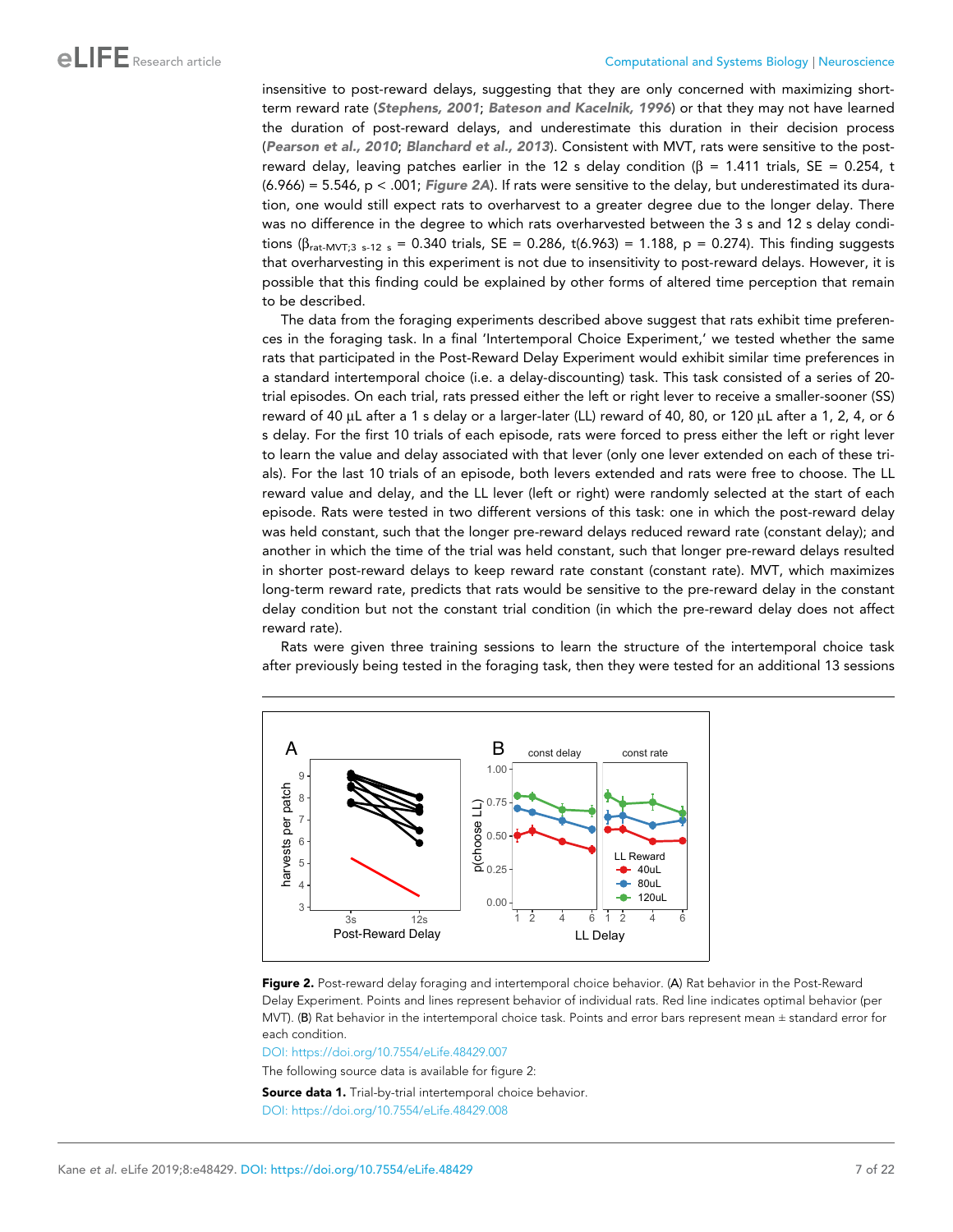in each condition, participating in a range of 590–2810 free choice trials per condition (constant delay vs. constant rate). Each free choice trial within each episode was counted as a separate observation. Choice data were analyzed using a generalized linear mixed-effects model (i.e. a mixedeffects logistic regression) to examine the effect of the size of the LL reward, the length of the LL delay, task condition (constant delay vs. constant rate), and their interactions on decisions to choose the LL vs. SS option, with random intercepts and random slopes for the effects of LL reward, LL delay, and task condition for each rat. Three post-hoc comparisons were used to test the effects of (i) LL reward and (ii) LL delay within each condition, and (iii) LL delay between the constant delay and constant rate conditions ([Figure 2B](#page-6-0)). (i) In both conditions, rats were more likely to choose larger LL rewards (constant delay:  $\beta = 0.477$ , SE = 0.090,  $\chi^2(1)$ =28.320, p < .001; constant rate:  $\beta = 0.450$ , SE = 0.089,  $\chi^2(1)$  = 25.378, p < .001), showing that they were sensitive to reward magnitude. (ii) They were also sensitive to the pre-reward delay in both conditions (constant delay:  $\beta = -0.240$ , SE = 0.023,  $\chi^2(1)$  = 104.882, p < .001; constant rate:  $\beta$  = -0.152, SE = 0.022,  $\chi^2(1)$  = 46.919, p < .001). On average, rats were equally likely to select the LL option across conditions — the main effect of task condition was not significant ( $\beta$ =0.010, SE = 0.105, z = 0.092, p = 0.927). (iii) However, rats were less sensitive to increasing pre-reward delays when pre-reward delays did not affect reward rate (in the constant rate condition), indicated by a change in LL delay slope between conditions ( $\beta$  = 0.088, SE = 0.026,  $\chi^2(1)$  = 11.376, p < .001). Overall, rats exhibited similar time preferences in the foraging and intertemporal choice tasks: they valued rewards less with longer delays until receipt but they were sensitive to opportunity costs (e.g. time delays between receiving reward and future decisions).

### Quasi-hyperbolic discounting best explains behavior across all tasks

To test whether a common set of cognitive biases could explain time preferences in both the foraging and intertemporal choice tasks, both tasks were modeled as continuous time semi-markov processes. These models consisted of a set of states that represented the time between each event in each of the tasks (e.g. cues turning on/off, lever press, reward delivery; for state space diagrams of both tasks, see [Figure 3—figure supplement 1](#page-9-0) and [Figure 4—figure supplement 1](#page-10-0)). These models assumed that animals have learned the appropriate structure of the task (i.e. the time spent and reward obtained in each state) unless otherwise noted. The value of a given state was the discounted value of all future rewards available from that state, and the agent chose the option that yielded the greatest discounted future reward via a stochastic process. As the discount factor approached 1 (i.e. no temporal discounting), this model converged to long-term reward maximization, equivalent to MVT. Additional parameters were added to the model to test four specific hypotheses for suboptimal foraging behavior: (i) subjective costs associated with leaving a patch, in which the value of leaving was reduced by a 'cost' term; (ii) nonlinear reward utility, in which the subjective utility of a reward increased sublinearly with respect to the reward magnitude; (iii) biased time perception, which assumed that animals underestimate post-reward delays, possibly due to insufficient learning of task structure ([Blanchard et al., 2013](#page-20-0); [Pearson et al., 2010](#page-21-0)), or overestimate pre-reward delays; and (iv) temporal discounting. A brief description of each hypothesis and its general predictions can be found in [Table 2](#page-8-0). For each model, group level parameters and parameters for each individual rat were fit simultaneously using an expectation-maximization algorithm ([Huys et al., 2011](#page-20-0)). Parameters were fit to each experiment separately (one set of parameters for both conditions in each experiment). Model predictions were calculated separately for each rat, using the rat's individual parameters. Full details for all models, fitting procedures, and model comparison can be found in the Materials and methods.

Subjective costs to leave a patch and nonlinear reward utility have explained suboptimal foraging behavior in prior studies that have manipulated opportunity costs (e.g. travel time or pre-reward delays) and depletion rate ([Constantino and Daw, 2015](#page-20-0); [Wikenheiser et al., 2013](#page-21-0); [Carter and](#page-20-0) [Redish, 2016](#page-20-0)). However, these factors are insensitive to the placement of time delays (pre- vs. postreward) and thus, cannot explain the preference for more immediate rewards. Consistent with these prior studies, the subjective costs and nonlinear reward utility models explained overharvesting in the Travel Time, Depletion Rate, and Post-Reward Delay Experiments, but they failed to explain time preferences in the Pre-vs-Post foraging experiment ([Figure 3—figure supplement 2](#page-9-0)).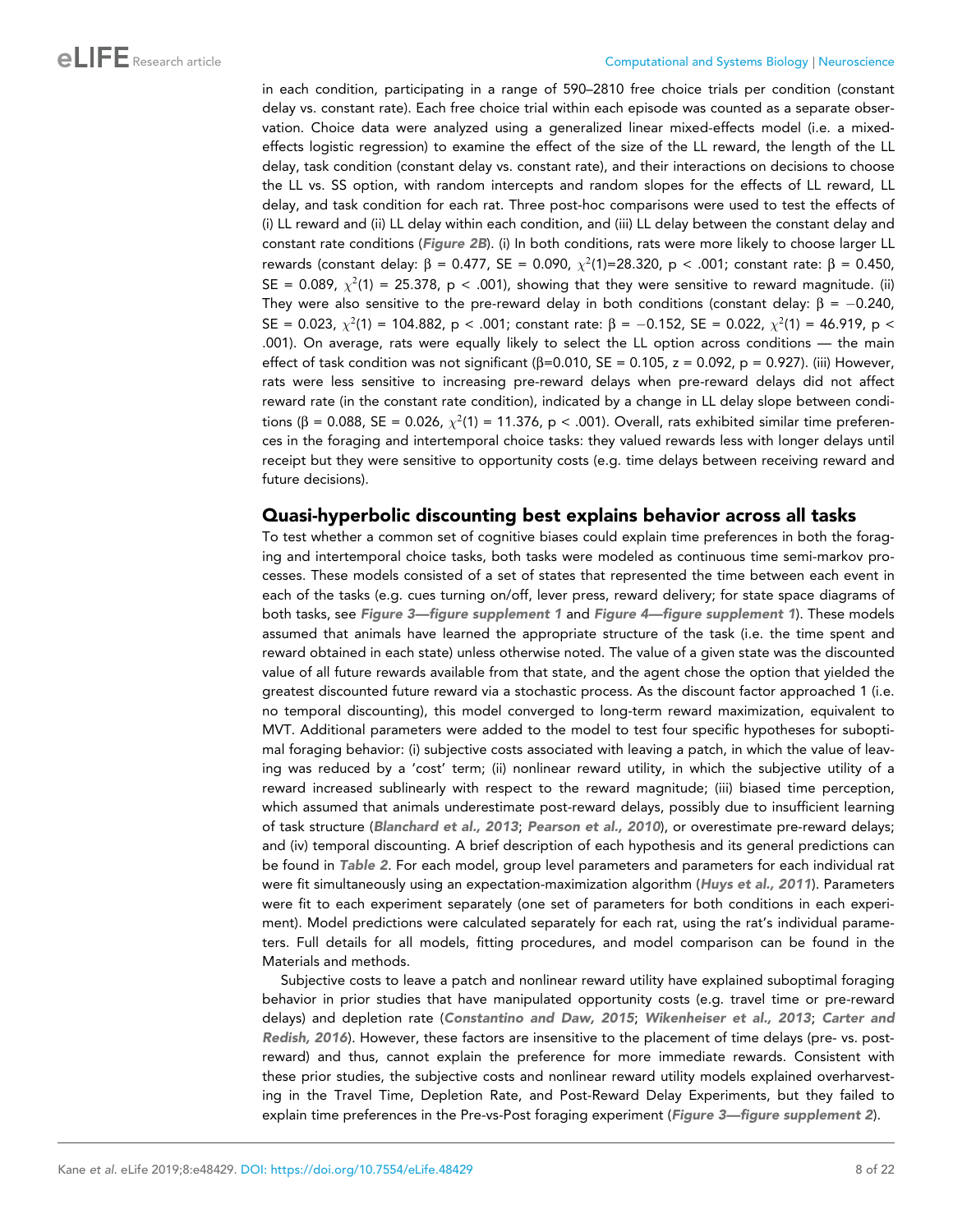<span id="page-8-0"></span>Table 2. Description of the hypotheses for overharvesting with general, qualitative predictions for the degree of overharvesting in each experiment.

| Quantitative predictions depend on the exact formalization of each model and its specific parameters. |  |  |  |  |  |
|-------------------------------------------------------------------------------------------------------|--|--|--|--|--|
|                                                                                                       |  |  |  |  |  |

|                                  | <b>Hypothesis</b>                                                                                                                                                                                                                                     | <b>Experimental predictions</b>                                                                                                                                                                                                                                                                         |
|----------------------------------|-------------------------------------------------------------------------------------------------------------------------------------------------------------------------------------------------------------------------------------------------------|---------------------------------------------------------------------------------------------------------------------------------------------------------------------------------------------------------------------------------------------------------------------------------------------------------|
|                                  | Subjective Costs A cost term $c$ reduces the value of leaving a patch. Predicts greater<br>overharvesting with higher c. Not affected by specific<br>manipulations to reward or time.                                                                 | Rats will follow qualitative predictions of the Marginal Value<br>Theorem, but exhibit an equal degree of overharvesting across<br>conditions in each experiment.                                                                                                                                       |
| Nonlinear<br>Reward Utility      | Subjective value increases sublinear to reward magnitude. Predicts<br>greater overharvesting with steeper utility functions with larger<br>rewards.                                                                                                   | Rats will exhibit an equal degree of ovarharvesting in all<br>experiments except for the Scale experiment. In the Scale<br>experiment, rats will overharvest more in the conditions with larger<br>rewards.                                                                                             |
| <b>Biased Time</b><br>Perception | i) Post-reward delays perceived as shorter, ii) pre-reward delays<br>perceived as longer, or iii) longer delays (irrespective of their<br>placement) perceived as shorter. All three hypotheses predict<br>greater overharvesting with longer delays. | Rats will exhibit a greater degree of overharvesting in the condition<br>with longer delays in the Scale environment, in the condition with<br>the longer post-reward delay in the Pre-vs-Post experiment, and in<br>the condition with longer post-reward delay in the Post-Reward<br>Delay experiment |
| Temporal<br>Discounting          | Value of future rewards discounted due to delay to receive them.<br>Predicts greater overharvesting with greater levels of discounting<br>and with longer delays                                                                                      | Rats will overharvest to a greater degree in the conditions with<br>longer delays in the Scale and Post-Reward Delay experiments and<br>they will leave patches earlier due to the longer pre-reward delay in<br>the Pre-vs-Post experiment.                                                            |

[DOI: https://doi.org/10.7554/eLife.48429.009](https://doi.org/10.7554/eLife.48429.009)

We next examined whether biased time perception and temporal discounting could explain suboptimal foraging behavior across all tasks. Three implementations for biased time perception were tested: linear underestimation of post-reward delays (postDelay =  $\alpha * postDelay$ ), non-linear underestimation of post-reward delays (postDelay =  $postDelay^{\alpha}$ ), and overestimation of pre-reward delays (preDelay =  $\alpha$  \* preDelay). For temporal discounting, we tested the two common single-parameter discounting functions, exponential  $\text{value} = e^{-\beta * \text{time}} * \text{reward}$  and standard hyperbolic (value = reward/ $(1 + k * time)$ ), and two more flexible discounting models: constant sensitivity discounting ([Ebert and Prelec, 2007](#page-20-0); [Zauberman et al., 2009](#page-21-0)), which predicts hyperbolic time preferences due to insensitivity to longer delays (value  $= e^{-\beta * time^{\alpha}} * reward$ ); and quasi-hyperbolic discounting, formalized as two competing exponential discounting systems (value  $=[\omega* e^{-\beta*time}+(1-\omega)*e^{-\delta*time}]*reward$ ; ([Laibson, 1997](#page-20-0); [McClure et al., 2007](#page-20-0)). All of these models qualitatively predicted rat behavior across foraging experiments ([Figure 3](#page-9-0), Figure 3-figure [supplement 3](#page-9-0), [Figure 3—figure supplement 4](#page-9-0)).

To determine which model provided the best quantitative fit, we compared the group-level Bayesian Information Criterion (integrated BIC or iBIC; [Huys et al., 2011](#page-20-0); [Huys et al., 2012](#page-20-0)) of all models in each of the foraging tasks. To compare across tasks, we took the sum of iBIC for each model. The quasi-hyperbolic discounting model had the lowest sum of iBIC, the constant sensitivity discounting model the second lowest, and the hyperbolic discounting model third ([Figure 3](#page-9-0)). These three models were also among the lowest iBIC values for each individual experiment Figure 3-fig[ure supplement 5](#page-9-0)). All three of these models predict that animals will exhibit hyperbolic time preferences, suggesting that suboptimal foraging behavior observed in these experiments is due to time preferences.

Next, we tested whether the quasi-hyperbolic discounting model that provided the best fit to foraging behavior could also explain behavior in the intertemporal choice task. As in the model of the foraging task, the model of the intertemporal choice task took into account all future rewards, including rewards from future episodes (see abbreviated state space diagram in [Figure 4—figure](#page-10-0) [supplement 1](#page-10-0)). We tested the nonlinear reward utility, biased time perception and temporal discounting models in this task (the subjective cost model does not apply to this task). Again, the quasi-hyperbolic discounting model had the lowest iBIC and hyperbolic discounting model the second lowest, but the constant sensitivity model had a higher iBIC than the biased time perception models ([Figure 4](#page-10-0)). As the constant sensitivity model produces hyperbolic time preferences via insensitivity to longer delays, these results suggest that hyperbolic time preferences without insensitivity to delays is the best explanation for rat intertemporal choice behavior.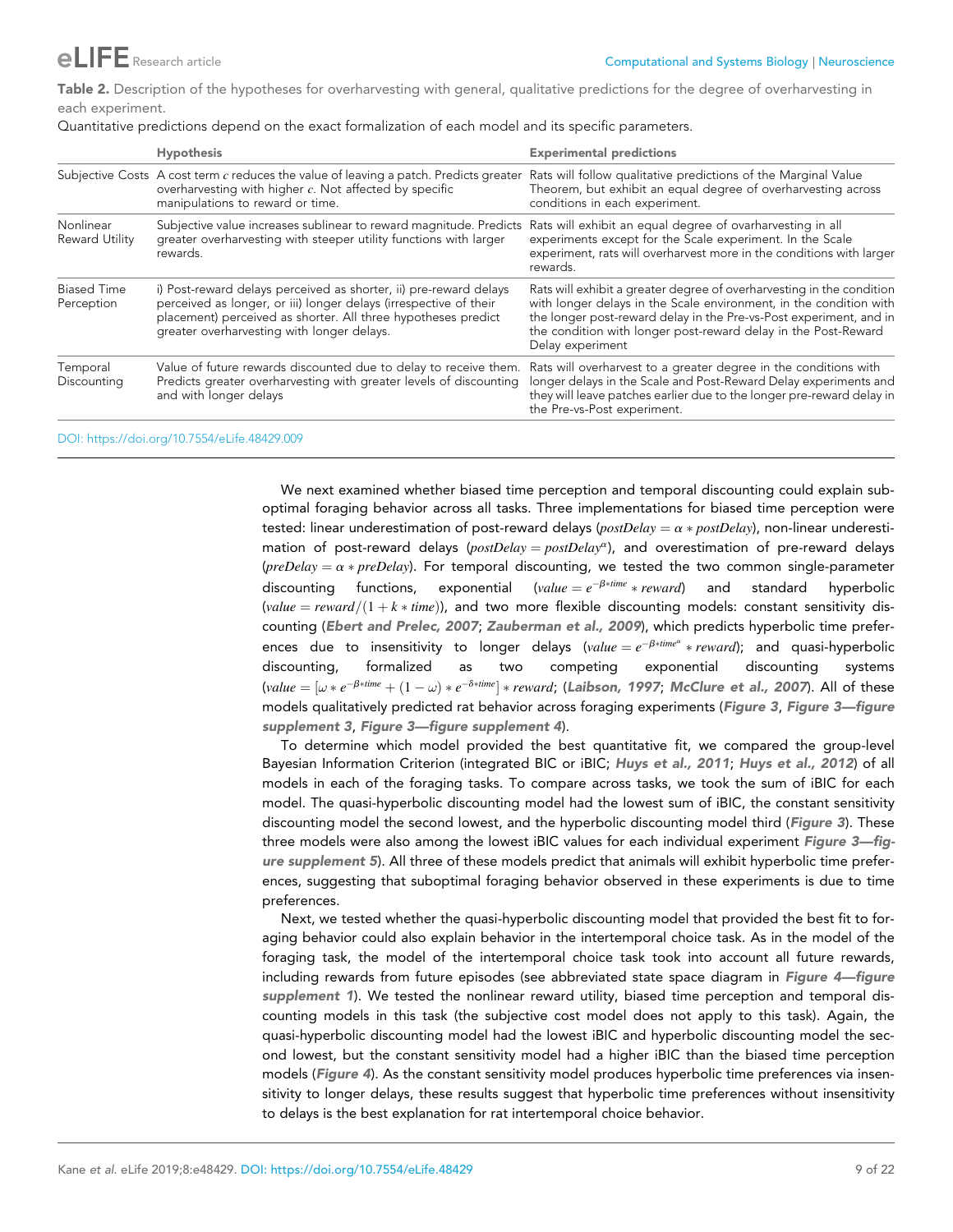<span id="page-9-0"></span>

Figure 3. Model predictions for foraging tasks. (A-E) Predictions of the best fit quasi-hyperbolic discounting model to all foraging tasks. Points and error bars represent mean ± standard deviation of the means for each individual rat; lines and ribbon represent the mean ± standard deviation of the means of the model-predicted behavior for each individual rat. (F) The sum of iBIC scores across all foraging tasks for each model. Cost = subjective cost model, util-pwr and util-crra = nonlinear reward utility with power and CRRA function respectively, pre-del = linear overestimation of pre-reward delays, post-del = linear underestimation of postreward delays, post-del-pwr=underestimation of post-reward delays according to a power function, discexp = exponential discounting, disc-hyp = hyperbolic discounting, disc-cs = constant sensitivity discounting, discquasi = quasi hyperbolic discounting.

### [DOI: https://doi.org/10.7554/eLife.48429.010](https://doi.org/10.7554/eLife.48429.010)

The following figure supplements are available for figure 3:

Figure supplement 1. State space diagram of the foraging task.

[DOI: https://doi.org/10.7554/eLife.48429.011](https://doi.org/10.7554/eLife.48429.011)

Figure supplement 2. Predictions of the best fit subjective cost and nonlinear reward utility models.

[DOI: https://doi.org/10.7554/eLife.48429.012](https://doi.org/10.7554/eLife.48429.012)

Figure supplement 3. Predictions of the best fit biased time perception models.

[DOI: https://doi.org/10.7554/eLife.48429.013](https://doi.org/10.7554/eLife.48429.013)

Figure supplement 4. Predictions of the best fit discounting models.

[DOI: https://doi.org/10.7554/eLife.48429.014](https://doi.org/10.7554/eLife.48429.014)

Figure supplement 5. iBIC for each model for each foraging experiment.

If hyperbolic time preferences reflect a common explanation for suboptimal decision-making, then it might be expected that a model of behavior fit to one task could predict a rat's behavior in the other task. To test the external validity of this hypothesis, data from each task were separated into three subsets. The best fitting model from both tasks, the quasi-hyperbolic discounting model, was fit to two subsets of data from one task, then the negative log likelihood (-LL) of the data was assessed on the left out sample from both tasks. This process was repeated such that each subset served as the left out sample. To determine which discount function provided the better fit to data from each task, we calculated the difference in -LL of the left out sample between the model fit to intertemporal choice data and the model fit to foraging data (-LL difference = -LL<sub>itc</sub> - LL<sub>forage</sub>). Since smaller -LL indicates a better fit, a positive -LL difference indicates that the discount function fit to

[DOI: https://doi.org/10.7554/eLife.48429.015](https://doi.org/10.7554/eLife.48429.015)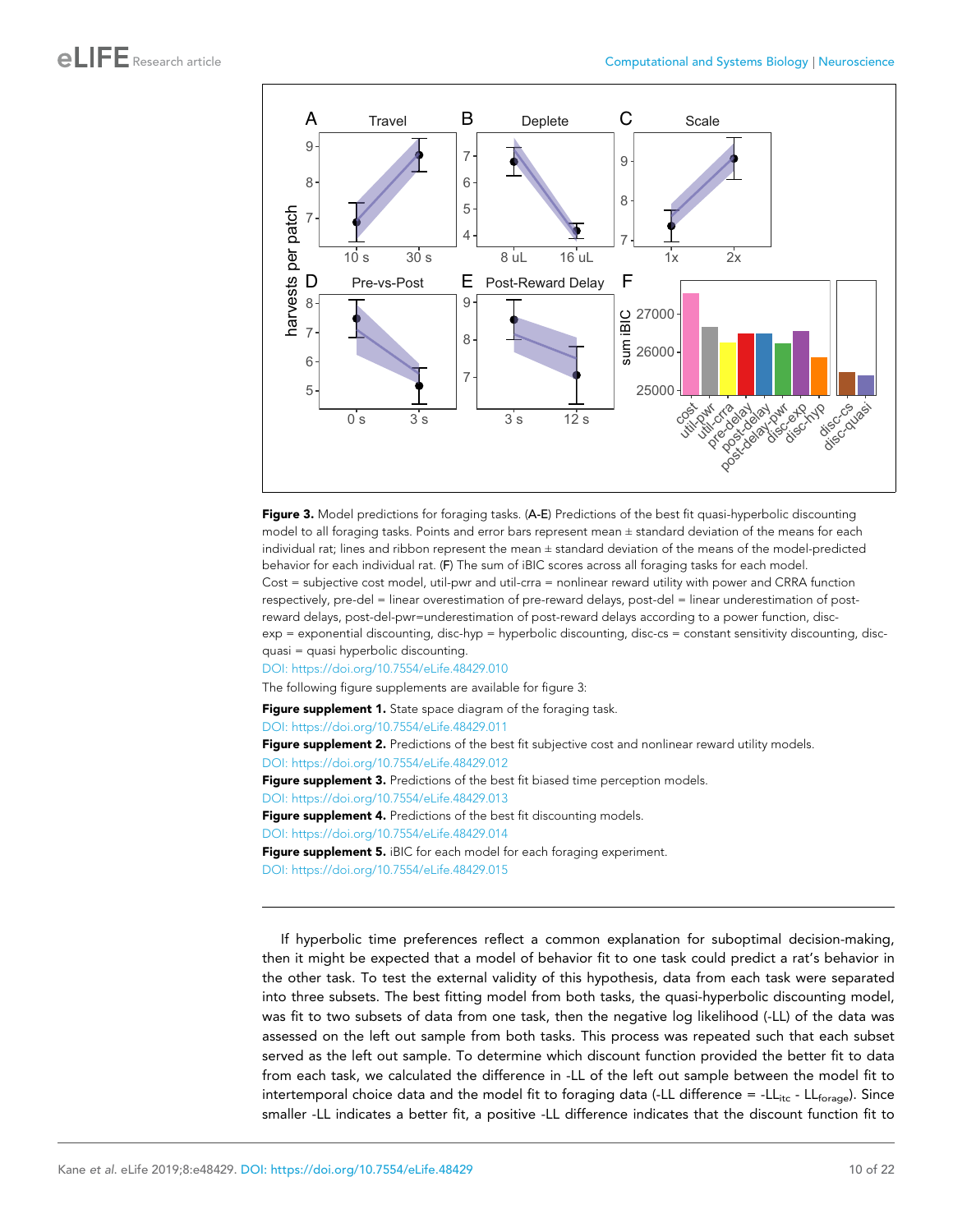<span id="page-10-0"></span>

Figure 4. Model predictions for the intertemporal choice task. (A) Quasi-hyperbolic model predictions for the intertemporal choice task. Points and error bars represent the mean ± standard error of individual rat behavior; lines and ribbon represent mean ± standard error of model predicted behavior for each individual rat. (B) The iBIC score for each model for the delay discounting experiment. Util-pwr and util-crra = nonlinear reward utility with power and CRRA function respectively, pre-del = linear overestimation of pre-reward delays, post-del = linear underestimation of post-reward delays, post-del-pwr=underestimation of post-reward delays according to a power function, disc-exp = exponential discounting, disc-hyp = hyperbolic discounting, disc-cs = constant sensitivity discounting, disc-quasi = quasi hyperbolic discounting.

[DOI: https://doi.org/10.7554/eLife.48429.016](https://doi.org/10.7554/eLife.48429.016)

The following figure supplements are available for figure 4:

Figure supplement 1. State space diagram of the intertemporal choice task.

[DOI: https://doi.org/10.7554/eLife.48429.017](https://doi.org/10.7554/eLife.48429.017)

Figure supplement 2. Comparison of all-future horizon and one-trial horizon discounting models.

[DOI: https://doi.org/10.7554/eLife.48429.018](https://doi.org/10.7554/eLife.48429.018)

foraging data provided a better fit (i.e. the foraging -LL was lower than the intertemporal choice - LL). For the foraging task, discounting functions fit to foraging data provided a better fit than discounting functions fit to intertemporal choice data for all eight rats. Interestingly, for the intertemporal choice task, discounting functions fit to foraging data provided a better fit than discounting functions fit to intertemporal choice data for 3 of 8 rats ([Figure 5](#page-11-0)). The quasi-hyperbolic model fit to the foraging task generalized well to the intertemporal choice task, providing support for the idea that foraging and intertemporal choice can be described by a common discount function.

With temporal discounting models that consider all future rewards, the more flexible quasi-hyperbolic discounting function provided the best fit to behavior across tasks. We next directly tested whether considering future rewards affects the fit of discounting models to intertemporal choice data and the estimates of discount factors compared to temporal discounting models that only consider the next reward (one-trial horizon models). We fit one-trial horizon models for all of the previously tested discounting functions — exponential, hyperbolic, constant sensitivity, and quasihyperbolic discounting — and compared them to the discounting models that considered all future rewards (all-future horizon models). For all discounting functions, the all-future horizon models had lower iBIC than one-trial horizon models (Figure 4—figure supplement 2). To compare the discount factors of each model (for the quasi-hyperbolic function that has two discount factors, we used the slow discounting  $\beta$ ), we performed paired t-tests between log transformed discount factors measured by the all-future horizon models vs. discount factors measured by the one-trial horizon models. Measured discount factors were lower for the all-future models for all discounting functions (exponential: t(7) = 22.439, p < .001; hyperbolic: t(7) = 7.000, p < .001; constant sensitivity: t(7) = 15.497,  $p < .001$ ; quasi-hyperbolic: t(7) = 25.322,  $p < .001$ ; p-values adjusted using Bonferroni correction). Lastly, we tested whether the all-future horizon quasi-hyperbolic discounting model fit to the intertemporal choice data would predict foraging behavior better than the one-trial horizon quasi-hyperbolic discounting model fit to intertemporal choice data. For 6 of 8 rats, parameters fit to the onetrial horizon model produced a better fit to foraging behavior than parameters fit to the all-future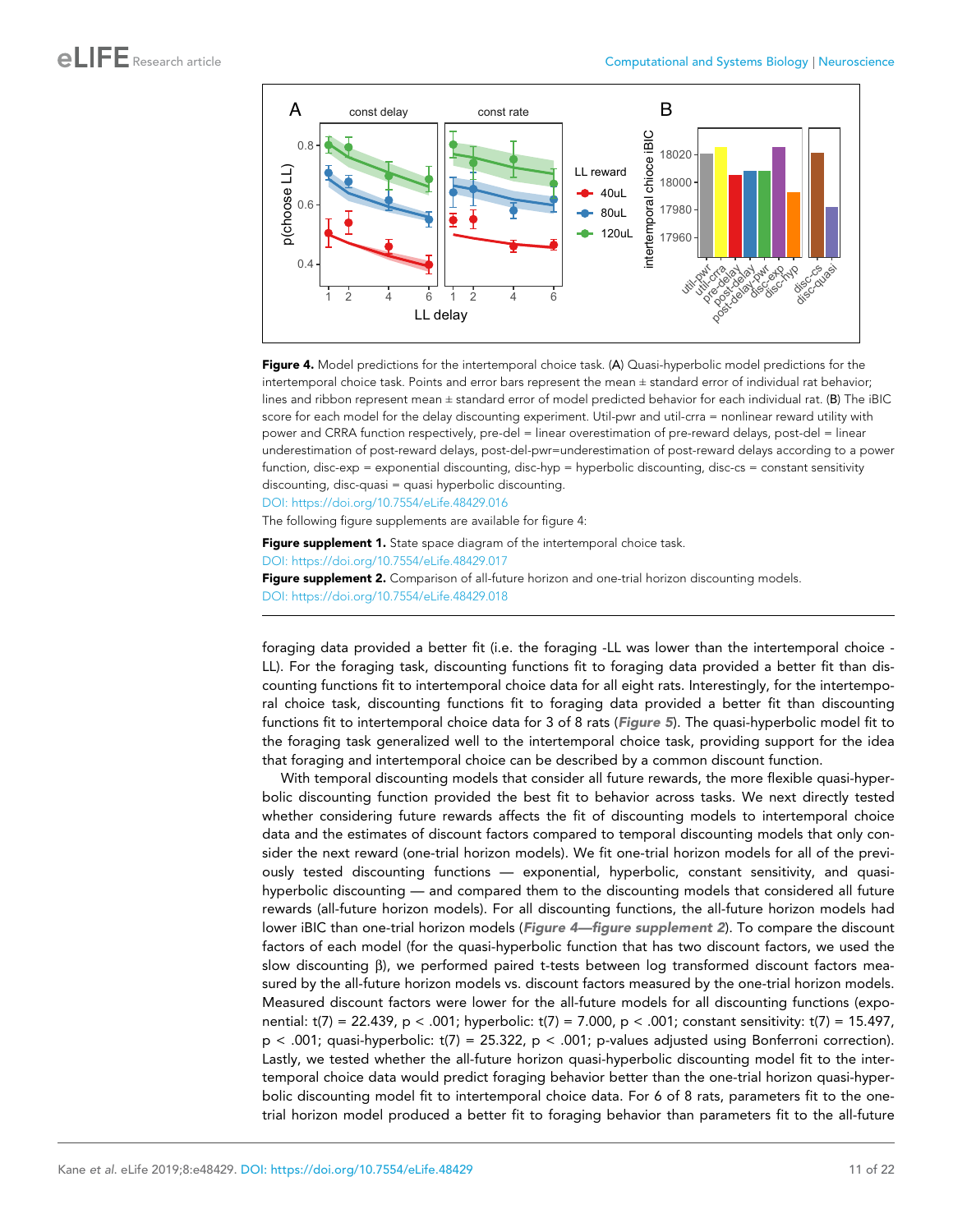<span id="page-11-0"></span>

Figure 5. Cross-task model predictions. (A) Predicted foraging behavior for quasi-hyperbolic model parameters fit to either the foraging task (red line) or delay discounting task (DD; blue line). Black points and error bars represent mean ± standard error of rat data. (B) Predicted intertemporal choice behavior for quasi-hyperbolic model parameters fit to data from either the foraging or delay discounting task, plotted against rat behavior. (C) The difference in negative log likelihood of the left out sample of foraging data (left) or intertemporal choice data (right) between parameters fit to the intertemporal choice task and parameters fit to the foraging task. A negative -LL difference indicates the negative log likelihood of the data for parameters fit to the intertemporal choice task was lower than for parameters fit to the foraging task. Each point and line represents data from individual rats.

[DOI: https://doi.org/10.7554/eLife.48429.019](https://doi.org/10.7554/eLife.48429.019)

horizon model. Overall, using full horizon temporal discounting models explained more of the intertemporal choice data, produced smaller estimates of discounting factors, but in the present study, it did not improve the ability of a model fit to intertemporal choice data to predict foraging behavior.

# **Discussion**

In foraging studies, animals exhibit behavior that conforms qualitatively to predictions made by optimal foraging theory (i.e., the MVT), choosing to leave a patch when its value falls below that of the average expected value of other(s) available in the environment. However, an almost ubiquitous finding is that they overharvest, leaving a patch when its value falls to a value lower than the one predicted by MVT. Given that the rewards available within the current patch are generally available sooner than those at other patches due to travel time, one interpretation of overharvesting is that this reflects a similarly prevalent bias observed in intertemporal choice tasks, in which animals consistently show a greater preference for smaller more immediate rewards over later delayed rewards than would be predicted by optimal (i.e,. exponential) discounting of future values. However, in prior studies, models of intertemporal choice behavior have been poor predictors of foraging behavior ([Blanchard and Hayden, 2015](#page-20-0); [Carter and Redish, 2016](#page-20-0)). Here, we show that in a carefully designed series of experiments, rats exhibit similar time preferences in foraging and intertemporal choice tasks, and that a quasi-hyperbolic discounting model can explain the rich pattern of behaviors observed in both tasks.

The foraging behavior we observed was consistent with previous studies of foraging behavior in rats, monkeys, and humans, while also revealing novel aspects of overharvesting behavior. Consistent with prior studies, rats stayed longer in patches that yielded greater rewards, stayed longer in all patch types when the cost of traveling to a new patch was greater, left patches earlier when rewards depleted more quickly, and consistently overharvested ([Constantino and Daw, 2015](#page-20-0); [Hayden et al., 2011](#page-20-0); [Kane et al., 2017](#page-20-0)). Our experiments also demonstrated that in certain environments rats violate qualitative predictions of MVT. Rats overharvested more when reward amount and delay were increased, even though reward rate was held constant, and they were differentially sensitive to whether the delay was before the receipt of the proximal reward or following its delivery. These findings supported the conjecture that overharvesting is related to time preferences.

A number of studies have found that the preference for smaller, more immediate rewards can be explained by insensitivity to post-reward delays ([Bateson and Kacelnik, 1996](#page-20-0); [Blanchard et al.,](#page-20-0) [2013](#page-20-0); [Pearson et al., 2010](#page-21-0); [Stephens, 2001](#page-21-0); [Mazur, 1991](#page-20-0)). One hypothesis for why animals fail to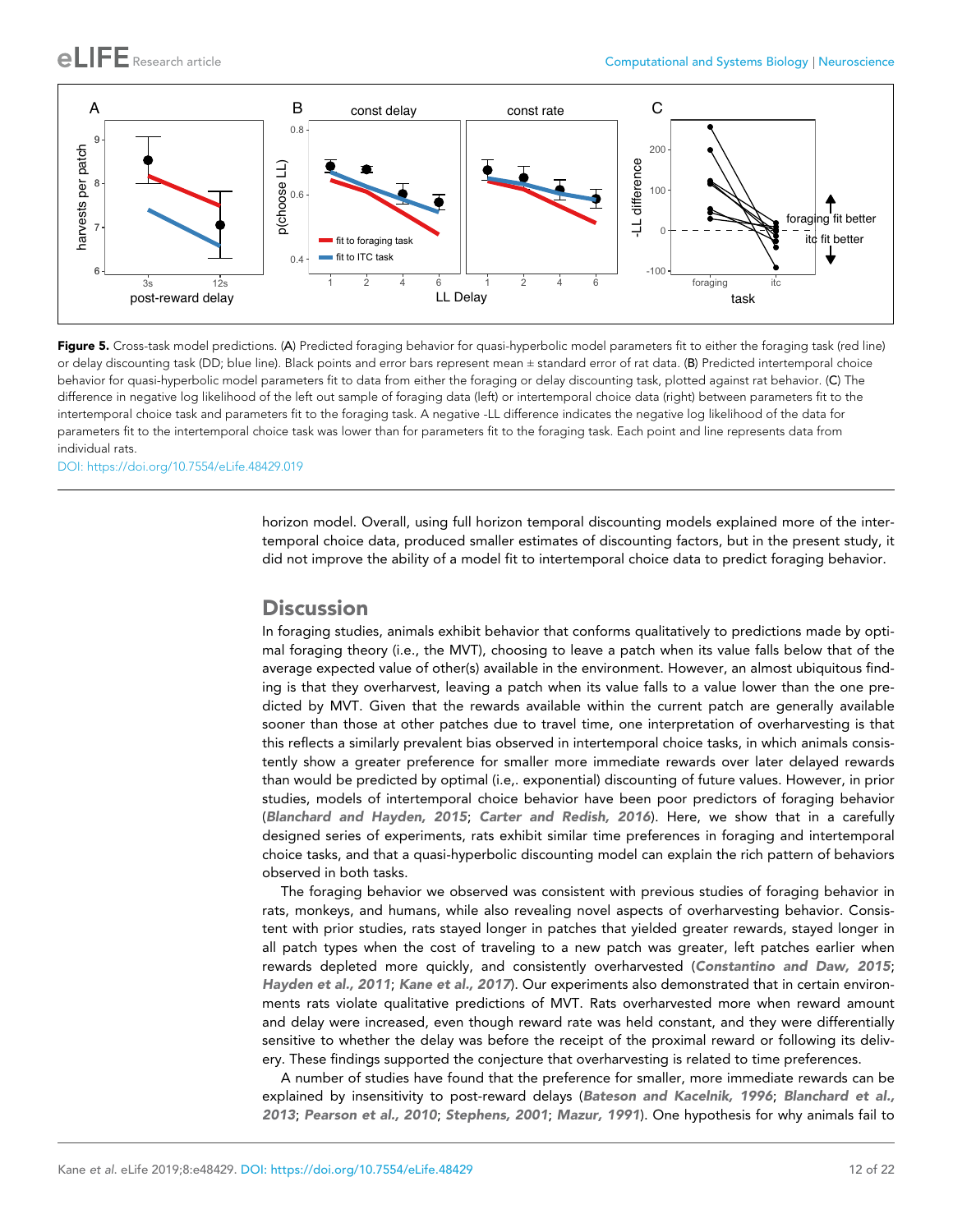incorporate post-reward delays into decisions is that they haven't learned the structure of the task well, and thus cannot accurately predict future post-reward delays. Accordingly, providing explicit cues for the post-reward delays or increasing the salience of post-reward delays helps animals incorporate these delays into their decisions, reducing the bias towards selecting smaller, more immediate rewards over larger, delayed ones ([Pearson et al., 2010](#page-21-0); [Blanchard et al., 2013](#page-20-0)). However, in the present study, rats were sensitive to post-reward delays in both the foraging and intertemporal choice task, providing further evidence that the preference for smaller, more immediate rewards in both tasks is due to time preferences and not a poor understanding of the task structure. Furthermore, quantitative modeling supported the hypothesis that suboptimal behavior was driven by time preferences rather than insensitivity to delays.

The idea that animals exhibit similar decision biases in foraging and intertemporal choice paradigms, and that these biases can be explained by a common model of discounting, is in conflict with prior studies that found that animals are better at maximizing long-term reward rate in foraging than in intertemporal choice tasks, and that delay discounting models of intertemporal choice tasks are poor predictors of foraging behavior ([Stephens, 2008](#page-21-0); [Blanchard and Hayden, 2015](#page-20-0); [Carter et al.,](#page-20-0) [2015](#page-20-0); [Carter and Redish, 2016](#page-20-0)). It has been argued that animals may perform better in foraging tasks because decision-making systems have evolved to solve foraging problems rather than twoalternative intertemporal choice problems ([Blanchard and Hayden, 2015](#page-20-0); [Stephens et al., 2004](#page-21-0); [Stephens, 2008](#page-21-0)). This idea has been challenged by a recent study of human decision-making in foraging and intertemporal choice tasks, finding that a long-term rate maximization model explained both foraging and intertemporal choice behavior better than a standard hyperbolic discounting model ([Seinstra et al., 2018](#page-21-0)). Results from the present study support the interpretation that foraging and intertemporal choice behavior can be explained via a common model, but suggest that this model is quasi-hyperbolic discounting. We found that a quasi-hyperbolic discounting model provided the best explanation to rat behavior across multiple foraging tasks and an intertemporal choice task, and that a quasi-hyperbolic discounting model fit to individual rat foraging behavior can predict their intertemporal choice behavior.

Two potential explanations for why temporal discounting models have failed to predict foraging behavior in prior studies are that (i) prior studies have only tested single-parameter exponential and hyperbolic discounting functions, whereas the present study also tested the more flexible quasihyperbolic discounting function; and (ii) in most of these studies, models of intertemporal choice tasks have only considered the most proximal reward (the reward received as a consequence of the decision at hand). This assumption seems appropriate as, in most intertemporal choice tasks, opportunities for future rewards do not depend on the current decision, so the value of rewards received for future decisions are equal for both the SS and LL rewards. But in foraging tasks, future opportunities for reward depend on current decisions, so it is critical for foraging models to include all future rewards into estimates of reward value. For this reason, comparing discount functions fit to intertemporal choice models that consider all future reward may provide better estimates of foraging behavior than discount functions fit to intertemporal choice models that only consider rewards from the most proximal decision. Consistent with this hypothesis, we found that adding the value of future rewards to intertemporal choice models reduces estimates of discount factors. However, with our data, the quasi-hyperbolic discounting model fit to the intertemporal choice task that included all future rewards did not predict foraging behavior better than an equivalent model that only considered the most proximal reward. One reason why including all future rewards may not have improved cross-task predictions is that, in the present study, the quasi-hyperbolic discounting model fit to the intertemporal choice task predicted less overharvesting than was exhibited by rats in the foraging task. Reducing estimates of the discount factor with a model that considers all future rewards predicts even less overharvesting (i.e. behavior that is closer to long-term reward maximization). But in other studies, temporal discounting models typically predict greater overharvesting than is exhibited by animals ([Blanchard and Hayden, 2015](#page-20-0); [Carter et al., 2015](#page-20-0)). In these cases, obtaining smaller, potentially more accurate estimates of discount factors by including all future rewards into intertemporal choice models may improve cross-task predictions.

Although quasi-hyperbolic discounting provided the best singular explanation for rat behavior across our tasks, many of the other models tested were capable of explaining some of the biases exhibited by rats. Thus, we cannot exclude the possibility that subjective costs, diminishing marginal utility, and/or biased estimation of time intervals may independently contribute to suboptimal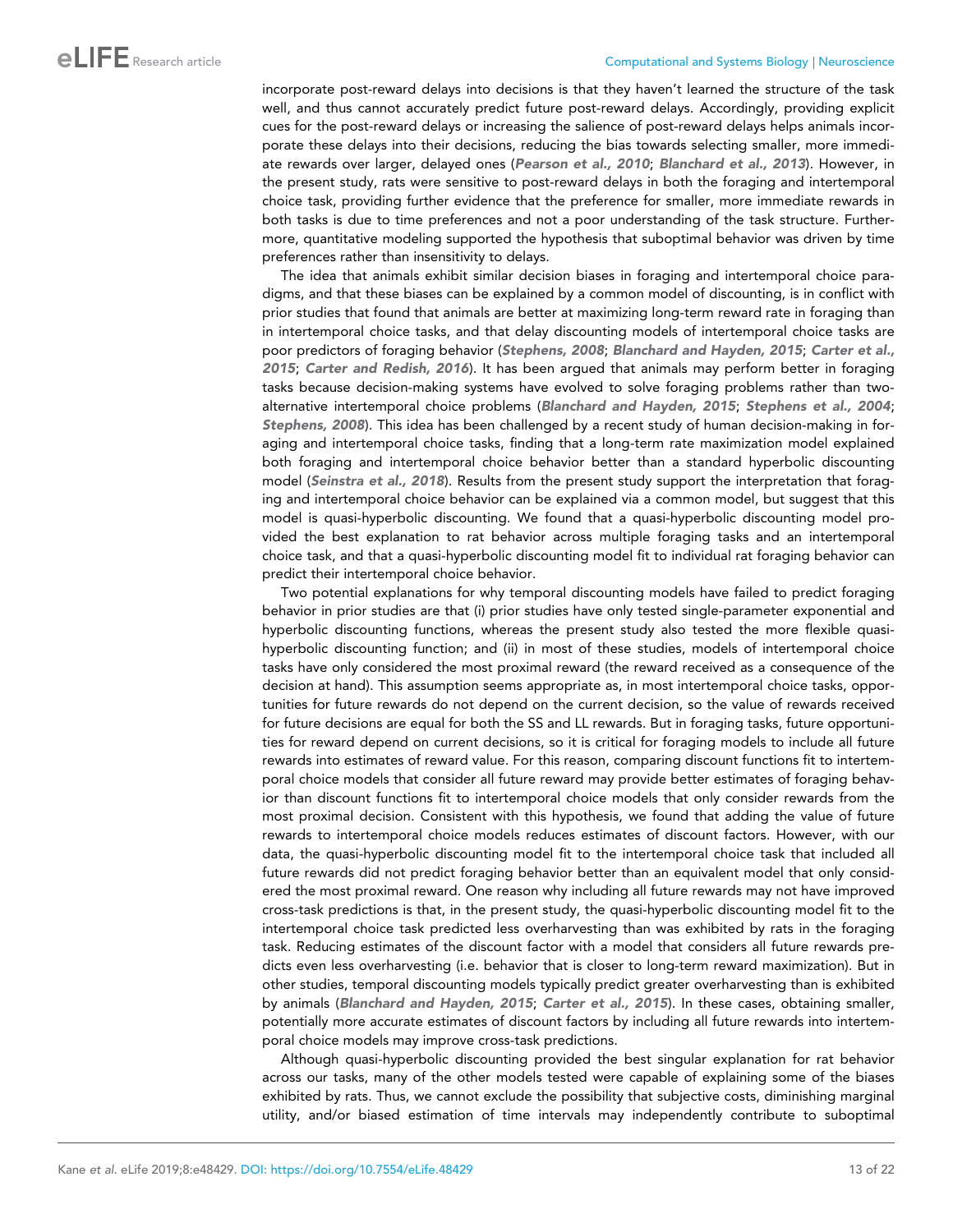decision-making. Furthermore, additional hypotheses or additional variants of the above-mentioned hypotheses that have not been tested in the present study may provide alternative explanations for suboptimal decision making in foraging and intertemporal choice tasks. Importantly, our data indicate that quasi-hyperbolic discounting may provide a link between foraging and intertemporal choice tasks, and it highlights the importance of future work considering the source of time preferences. These observations are buttressed by recent theoretical work demonstrating that the appearance of time preferences in intertemporal choice tasks can emerge rationally from a value construction process by which estimates increase in variability with the delay until reward receipt — an account that shares features with the short-term rate maximization hypotheses ([Stephens et al.,](#page-21-0) [2004](#page-21-0)). Under this account, 'as-if' discounting is hyperbolic when variability increases linearly with delay ([Gabaix and Laibson, 2017](#page-20-0)). Further, a sequential sampling model of two-alternative forced choice ([Bogacz et al., 2006](#page-20-0)), parameterized such that outcome delay scales variability in this way, has recently been shown to capture key dynamical features of both patch foraging ([Davidson and El](#page-20-0) [Hady, 2019](#page-20-0)) and hyperbolic discounting in intertemporal choice ([Hunter et al., 2018](#page-20-0)). Future work should build on these findings to explore directly whether the common biases identified here reflect a core computation underlying sampling and decision-making under uncertainty and across time.

# Materials and methods

# Animals

Adult Long-Evans rats were used (Charles River, Kingston, NY). One group of eight rats participated in the scale, travel time, depletion rate, and handling time experiments (in that order), a different set of eight rats were tested on the post-reward delay foraging experiment then the delay discounting task. Rats were housed on a reverse 12 hr/12 hr light/dark cycle. All behavioral testing was conducted during the dark period. Rats were food restricted to maintain a weight of 85–90% ad-lib feeding weight, and were given ad-lib access to water. All procedures were approved by the Princeton University and Rutgers University Institutional Animal Care and Use Committee.

# Foraging task

Animals were trained and tested as in [Kane et al. \(2017\)](#page-20-0). Rats were first trained to lever press for 10% sucrose water on an FR1 reinforcement schedule. Once exhibiting 100+ lever presses in a one hour session, rats were trained on a sudden patch depletion paradigm — the lever stopped yielding reward after 4–12 lever presses — and rats learned to nose poke to reset the lever. Next rats were tested on the full foraging task.

A diagram of the foraging task is in [Figure 1—figure supplement 1](#page-5-0). On a series of trials, rats had to repeatedly decide to lever press to harvest reward from the patch or to nose poke to travel to a new, full patch, incurring the cost of a time delay. At the start of each trial, a cue light above the lever and inside the nose poke turned on, indicating rats could now make a decision. The time from cues turning on until rats pressed a lever or nose poked was recorded as the decision time (DT). A decision to harvest from the patch (lever press) yielded reward after a short pre-reward delay (referred to as the handling time delay, simulating the time to 'handle' prey after deciding to harvest). Reward (sucrose water) was delivered when the rat entered the reward magazine. The next trial began after an inter-trial interval (ITI). To control the reward rate within the patch, the length of the ITI was adjusted based on the DT of the current trial, such that the length of all harvest trials was equivalent. With each consecutive harvest, the rat received a smaller volume of reward to simulate depletion from the patch. A nose poke to leave the patch caused the lever to retract for a delay period simulating the time to travel to a new patch. After the delay, the opposite lever extended, and rats could harvest from a new, replenished patch.

Details of the foraging environment for each experiment can be found in [Table 1](#page-3-0). For each experiment, rats were trained on a specific condition for 5 days, then tested for 5 days. Conditions within experiments were counterbalanced.

### Foraging data analysis

Rat foraging behavior was assessed using linear mixed effects models. Models were fit using the lme4 package in R ([Bates et al., 2015](#page-19-0)). The lme4 package provides only t-statistics for fixed effects;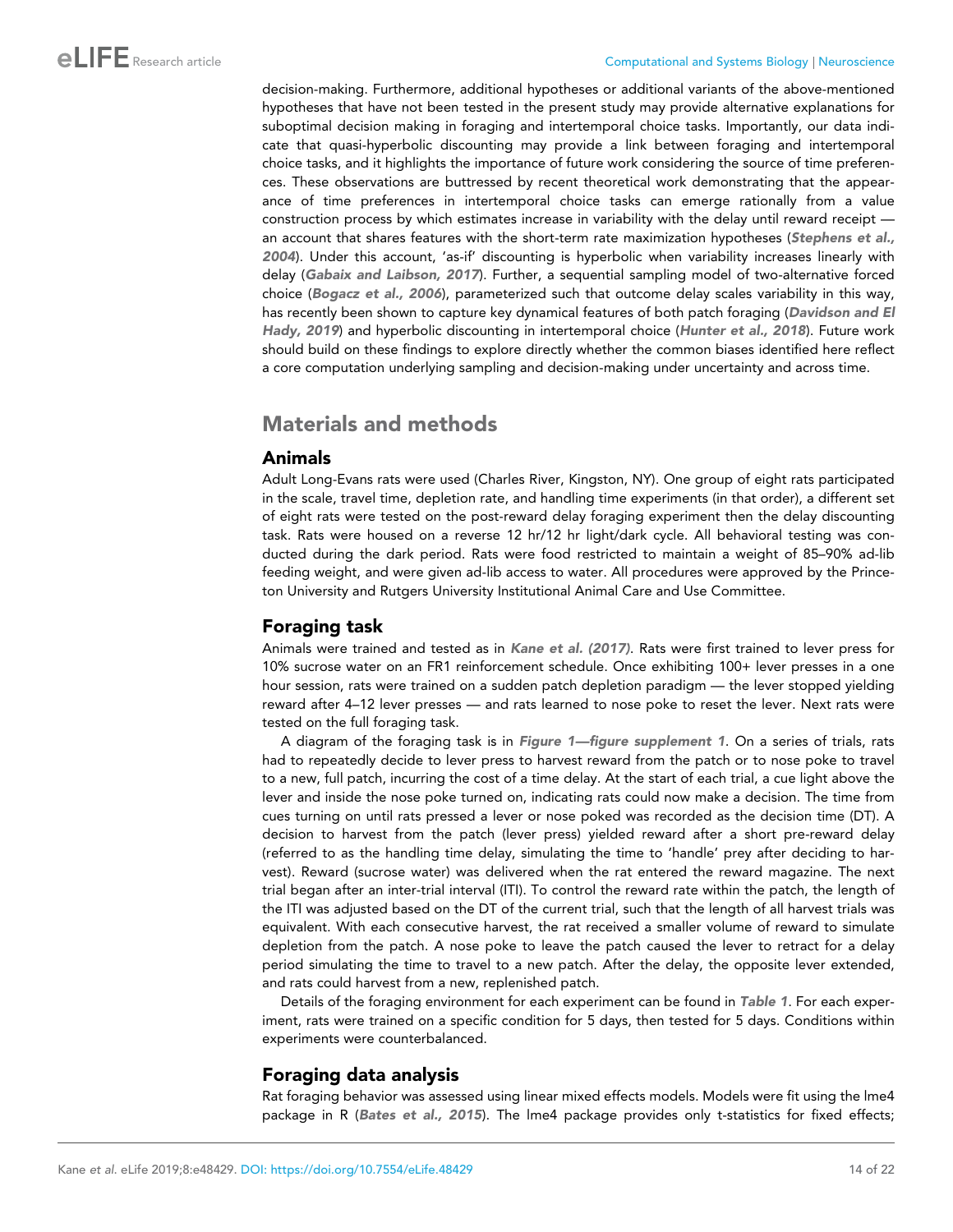p-values were calculated using the lmerTest package ([Kuznetsova et al., 2017](#page-20-0)), which uses Scatterwaithe's method to approximate the degrees of freedom for the t-test. In the Travel Time Experiment, we assessed the effect of starting volume of the patch and the travel time on number of harvests per patch, with random intercepts and random slopes for both variables across subjects (lme4 formula: HarvestsPerPatch ~ PatchStartingVolume  $*$  TravelTime  $+$  (PatchStartingVolume  $+$  TravelTime  $|| Rat||$ . In all other foraging experiments, we assessed the effect of experimental condition on harvests per patch, with random intercepts and random effect of experimental condition across subjects (lme4 formula:  $HarvestsPerPatch \sim Condition + (Condition | Rat)$ .

We also tested whether rats overharvested relative to MVT predictions in each experiment, and whether the degree of overharvesting was different between conditions within each experiment. To do so, we subtracted the MVT predicted number of harvests in each patch from the observed number of harvests (see 'Foraging Models' section for details on the calculation of the optimal number of harvests). Mixed effects models were used to fit an intercept and effect of experimental condition on the difference from optimal number of harvests (lme4 formula: DifferenceFromOptimal ~ Condition + (Condition | Rat)). In this model, an intercept greater than zeros would indicate that rats harvested more trials than was predicted by MVT, and a difference in the effect of task condition would indicate that the degree to which rats differed from optimal was affected by the task condition.

# Intertemporal choice task

Rats were immediately transferred from the foraging task to the intertemporal choice task with no special training; rats were given three 2 hr sessions to learn the structure of the new task. This task consisted of a series of episodes that lasted 20 trials. At the beginning of each episode one lever was randomly selected as the shorter-sooner lever, yielding 40 µL of reward following a 1 s delay. The other lever (larger-later lever) was initialized to yield a reward of 40, 80, or 120  $\mu$ L after a 1, 2, 4 or 6 s delay. For the first 10 trials of each episode, only one lever extended, and rats were forced to press that lever to learn its associated reward value and delay. The last four forced trials (trials 7–10) were counterbalanced to reduce the possibility of rats developing a perseveration bias. For the remaining 10 trials of each episode, both levers extended, and rats were free to choose the option they prefer. At the beginning of each trial, cue lights turned on above the lever indicating rats could now make a decision. Once the rat pressed the lever, the cue light turned off, and the delay period was initiated. A cue light turned on in the reward magazine at the end of the delay period, and rats received reward as soon as they entered the reward magazine. Reward magnitude was cued by light and tone. Following reward delivery, there was an ITI before the start of the next trial. At the completion of the episode, the levers retracted, and rats had to nose poke to begin the next episode, which reset the larger-later reward and delay.

# Intertemporal choice data analysis

Intertemporal choice data was analyzed using a mixed effects logistic regression, examining the the effect of larger-later reward value, larger-later delay, and task condition on rats choices, with random intercepts and random effects for all three variables. This model was fit as a generalized linear mixed effects model using the lme4 package in R (lme4 formula:  $ProbLL \sim RewardLL * DelayLL * Condition + (RewardLL + DelayLL + Condition || Rat);$  [Bates et al., 2015](#page-19-0)). Post-hoc comparisons of interest were tested using the phia package in R ([De Rosario-Martinez,](#page-20-0) [2015](#page-20-0)), using Holm's method to correct for multiple comparisons.

# Foraging models

All models were constructed as continuous time semi-markov processes. This provided a convenient way to capture the dynamics of timing in both tasks, such as slow delivery and consumption of reward (up to 6 s for the largest rewards). To model the foraging task, each event within the task (e.g. cues turning on/off, lever press, reward delivery, etc.) marked a state transition (abbreviated state space diagram in Figure 3-figure supplement 1. All state transitions were deterministic, except for decisions to stay in vs. leave the patch, which occurred in 'decision' states (the time between cues turning on at the start of the trial and rats performing a lever press or nosepoke). In decision states, a decision to stay in the patch transitioned to the handling time state, then reward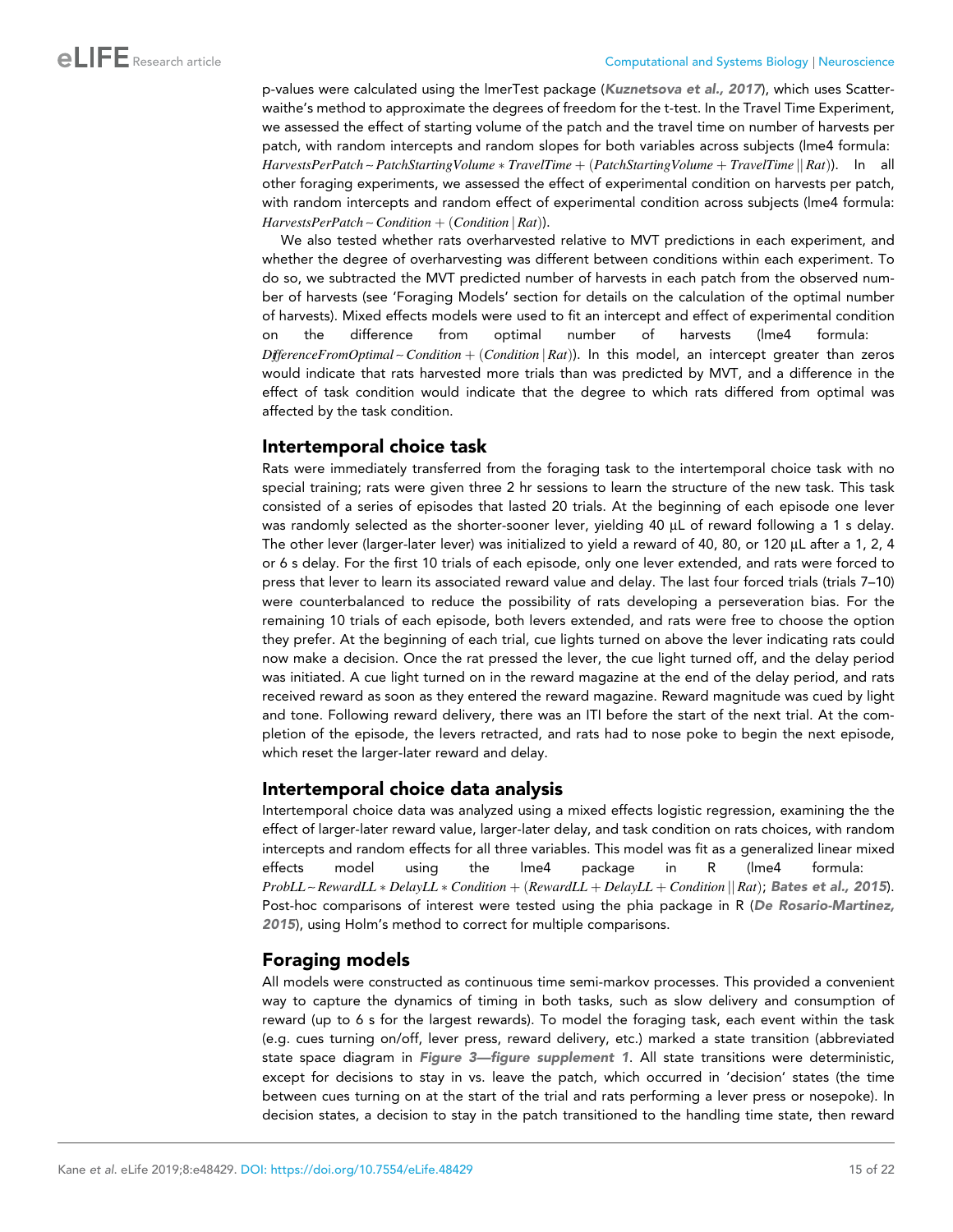state, ITI state, and to the decision state on the next trial. A decision to leave transitioned to the travel time state, then to the first decision state in the patch. Using the notation of [Bradtke and](#page-20-0) [Duff, 1995](#page-20-0), the value of staying in state s,  $Q(s \, t \, \alpha, s)$ , is the reward provided for staying in state s,  $R(stay, s)$ , plus the discounted value of the next state:

$$
Q(stay,s) = R(stay,s) + \gamma(stay,s) * V(s_{next})
$$

where  $\gamma(s t a y, s)$  is the discount applied to the value of the next state for staying in state s, and  $V(s_{next})$  is the value of the next state in the patch. For all non-decision states, rats did not have the option to leave the patch, so for these states,  $V(s) = Q(s \tau s)$ . For decision states, the value of the state was the greater of  $Q(s \, t \, \alpha y, s)$  and  $Q(\text{leave})$ .

For simplicity, we assume the time spent in a given state is constant, calculated as the average amount of time a given rat spent in the state. Under this assumption, the reward in a given state,  $R(stay, s)$ , is equal to the reward rate provided over the course of the state,  $r(s)$ , multiplied by the time spent in that state  $T(s)$ , discounted according to discount factor  $\beta$ :

$$
R(stay, s) = \frac{1 - e^{-\beta * T(s)}}{\beta} * r(s), \text{and}
$$

$$
\gamma(stay, s) = e^{-\beta * T(s)}.
$$

The value of leaving a patch,  $O(leave)$ , was equal to the discounted value of the first state in the next patch,  $V(s_{\text{first}})$ :

$$
Q(leave) = \gamma(leave) * V(s_{first})
$$

where  $\gamma$ (leave) is the discount factor applied to the next state in the first patch. Assuming no variance in the travel time  $\tau$ ,  $\gamma (leave)=e^{-\beta*\tau}.$  Per MVT, we assumed rats left patches at the first state in the patch in which  $Q(stay, s) \leq Q(teave)$ . To model variability in the trial at which rats left patches, we added gaussian noise to  $Q(leave)$ . As decisions within each patch are not independent, the patch leaving threshold did not vary trial-by-trial, but rather patch by patch, such that the cumulative probability that a rat has left the patch by state s,  $\pi(leave, s)$ , was the probability that  $Q(stay, s) \leq Q(teave) + Q(leave)*\epsilon$ , where  $\epsilon \sim \mathcal{N}(0, \sigma^2)$ , with free parameter  $\sigma.$   $\epsilon$  scaled with  $Q(leave)$  to enable comparisons across conditions within experiments.

The optimal policy for a given set of parameters was found using value iteration ([Sutton and](#page-21-0) [Barto, 1998](#page-21-0)). MVT predictions (maximization of undiscounted long-term reward rate) were determined by fixing the discount factor  $\beta = .001$  and assuming no decision noise ( $\epsilon = 0$ ). MVT predictions were determined for each rat; the time spent in each state was taken from a given rat's data. For each model, we fit both group level parameters and individual parameters for each rat using an expectation-maximization algorithm ([Huys et al., 2011](#page-20-0)).

To model subjective costs, a free parameter  $c$  representing an aversion to leaving the patch was subtracted from the leaving threshold ([Wikenheiser et al., 2013](#page-21-0); [Carter and Redish, 2016](#page-20-0)):

$$
Q_{cost}(leave) = -c + \gamma(leave) * V_{cost}(s_{first}).
$$

To investigate whether nonlinear reward utility could explain rats' overharvesting behavior, we tested models in which the utility of a reward received in the task increased in a sublinear fashion with respect to the magnitude of the reward. Two different utility functions were tested: a power law function and a steeper constant relative risk aversion (CRRA) utility function that became increasingly risk averse with larger rewards, both with free parameter  $\eta$ :

$$
Q_{utility}(stay,s) = U (stay,s) + \gamma (stay,s) * V_{utility}(s_{next})
$$

 $U_{power}(stay,s) = R(stay,s)^{\eta}$ , or

$$
U_{CRRA}(stay,s) = \frac{R(staty,s)^{1-\eta}-1}{1-\eta}.
$$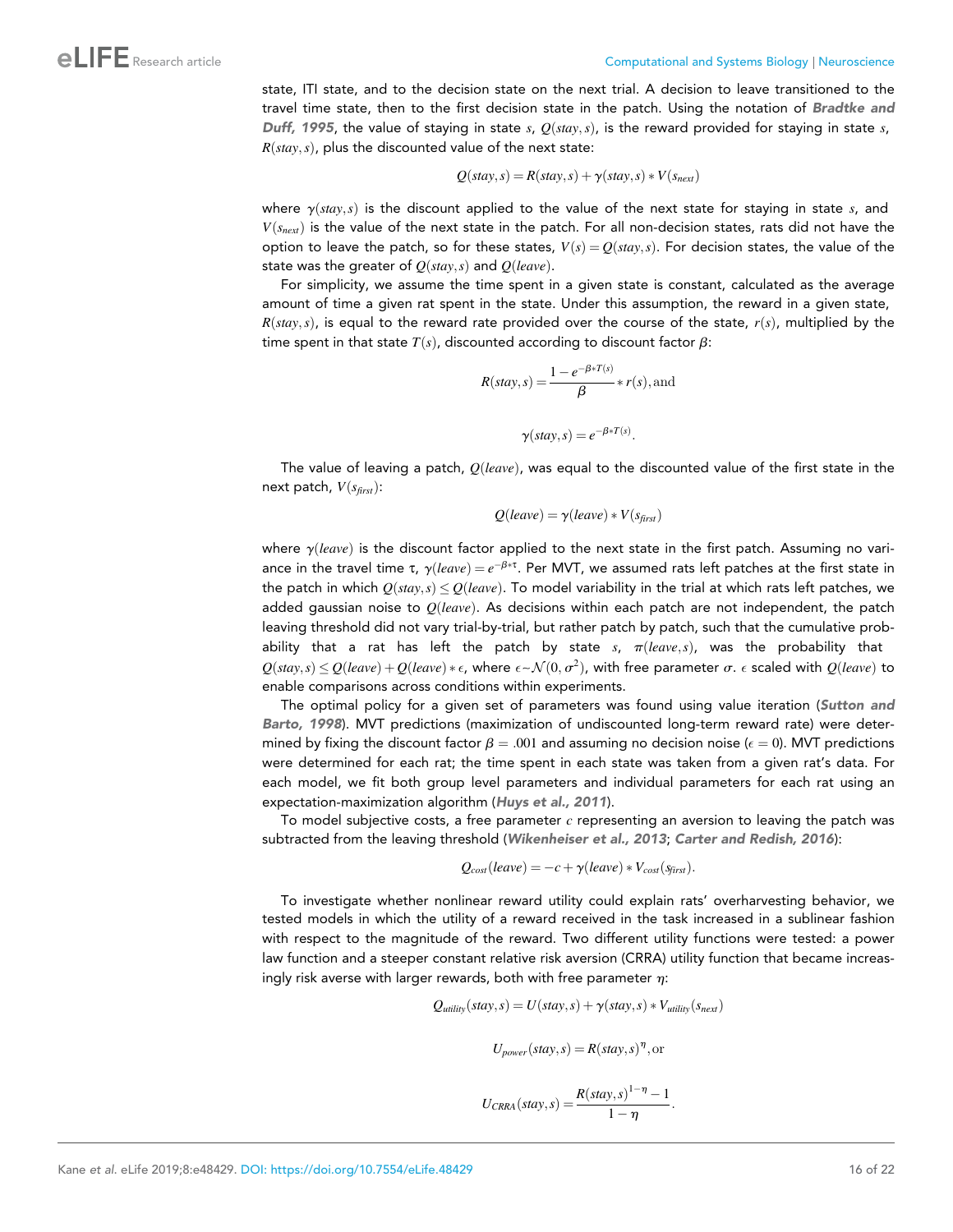To examine linear and nonlinear underestimation of post-reward delays, respectively, the time spent in post-reward delay (ITI) states was transformed, with free parameter  $\alpha$ :

$$
T_{post-linear}(s_{ITI}) = \alpha T(s_{ITI}), \text{where } 0 < \alpha < 1, \text{ or }
$$

$$
T_{post-power}(s_{ITI}) = T(s_{ITI})^{\alpha}
$$

Similarly, for overestimation of pre-reward delays, the handling time and travel time were transformed:

$$
T_{pre-delay}(s_{HT}) = \alpha T(s_{HT}),
$$
 and

$$
\tau_{pre-delay} = \alpha \tau, \text{ where } \alpha > 1.
$$

For the exponential discounting model,  $\beta$  was fit as a free parameter.

As standard hyperbolic discounting cannot conveniently be expressed recursively, this model was implemented using the µAgents model described by [Kurth-Nelson and Redish \(2009\)](#page-20-0). The value functions of the overall model,  $Q^{\mu Agen}(stay,s)$  and  $Q^{\mu Agen}(leave)$ , were the average of the  $\mu A$ gents, each with their own exponential discount factor  $\beta_i$ , and thus individual reward functions  $R_i (stay,s)$ , discount functions  $\gamma_i (stay,s)$  and  $\gamma_i (leave)$ , and value functions  $Q_i (stay,s)$ ,  $Q_i (leave)$ , and  $V_i(s)$ :

$$
Q_i(stay,s) = R_i(stay,s) + \gamma_i(stay,s) * V_i(s_{next})
$$

$$
Q^{\mu Agent}(stay,s) = \frac{1}{10} \sum_{i} R_i (stay,s) + \gamma_i (stay,s) * V_i(s_{next})
$$

$$
Q_i(leave) = \gamma_i(leave) * V_i(s_{first})
$$

$$
Q^{\mu Agent}(leave) = \frac{1}{10} \sum_i \gamma_i (leave) * V_i(s_{first})
$$

If the  $\mu$ Agent discount factors,  $\beta_i$ , are drawn from an exponential distribution with rate parameter  $\lambda$ >0, the discounting function of the overall model approximated the standard hyperbolic discount function, reward/(1+k \* delay), with discount rate  $k = 1/\lambda$ . This model was implemented using 10 µAgents with  $\beta_i$  equal to the 5%, 15%, ..., 95% quantile of the exponential distribution. The relationship of this implementation of the  $\mu$ Agent model to the standard hyperbolic discount function is pre-sented in [Figure 6](#page-17-0).  $k$  was fit as a free parameter.

The constant sensitivity discounting model was based on [Ebert and Prelec \(2007\)](#page-20-0). In this model, hyperbolic time preferences are produced via exponential discounting with insensitivity to longer delays. To implement this model, insensitivity to all time delays — the decision time, pre-reward delay, reward time, and post-reward delay, and travel time — was achieved using a power function, just as in the nonlinear post-reward delay model. This model was then equivalent to the exponential discounting model, replacing the time in each state  $T(s)$  with a power function of the time in each state  $T(s)^{\alpha}$ .

Quasi-hyperbolic discounting was originally formulated for discrete time applications ([Laib](#page-20-0)[son, 1997](#page-20-0)). We used the continuous time formulation from [McClure et al. \(2007\)](#page-20-0), in which the value functions of the overall model were the weighted sum of two exponential discount systems, a steep discounting  $\beta$  system that prefers immediate rewards and a slower discounting  $\delta$  system, each with their own reward functions,  $R_\beta (stay,s)$  and  $R_\delta (stay,s)$ , and discount functions  $\gamma_\beta (stay,s)$ ,  $\gamma_\beta (leave)$ ,  $\gamma_\delta(\textit{stay},s)$ , and  $\gamma_\delta(\textit{leave})$ :

$$
Q_{\beta}(stay,s) = R_{\beta}(stay,s) + \gamma_{\beta}(stay,s) * V_{\beta}(s_{next})
$$

$$
Q_{\beta}(leave) = \gamma_{\beta}(leave) * V_{\beta}(s_{first})
$$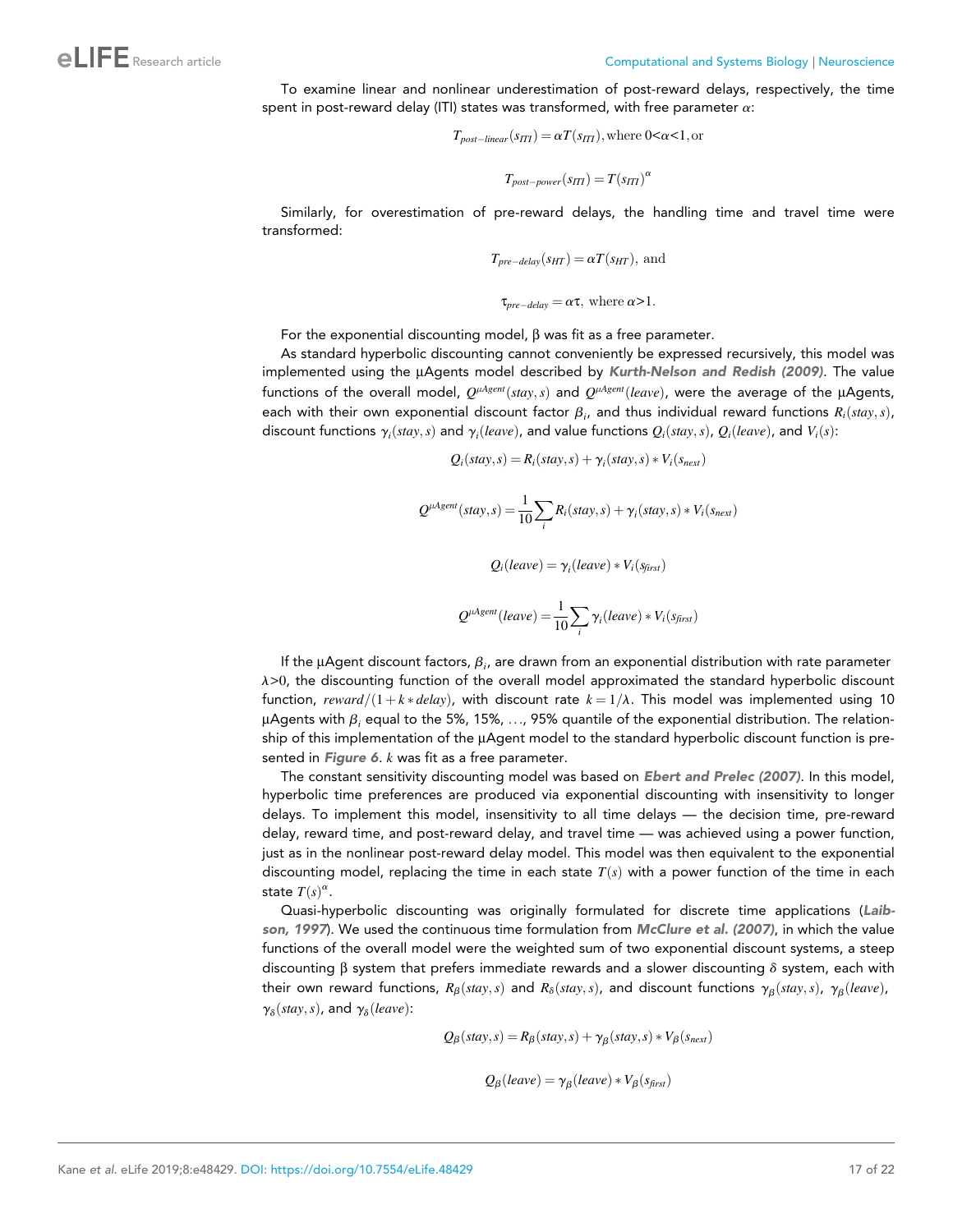

Figure 6. Discount function of the µAgent hyperbolic discounting model vs. standard hyperbolic discounting. Points represent the standard hyperbolic discounting function,  $1/(1 + k * time)$ . Lines represent the µAgent discount function in which the discount factor for each of the 10 µAgents was equal to the 5–95% quantile of an exponential distribution with rate parameter  $\lambda = 1/k$ .

[DOI: https://doi.org/10.7554/eLife.48429.020](https://doi.org/10.7554/eLife.48429.020)

# <span id="page-17-0"></span>eLFE Research article Computational and Systems Biology | Neuroscience

$$
Q_{\delta}(stay,s) = R_{\delta}(stay,s) + \gamma_{\delta}(stay,s) * V_{\delta}(s_{next})
$$

$$
Q_{\delta}(leave) = \gamma_{\delta}(leave) * V_{\delta}(s_{first})
$$

The value functions of the overall quasi-hyperbolic discounting model were:

$$
Q^{quasi}(stay,s) = \omega * Q_{\beta}(stay,s) + (1 - \omega) * Q_{\delta}(stay,s)
$$

$$
Q^{quasi}(leave) = \omega * Q_{\beta}(leave) + (1 - \omega) * Q_{\delta}(leave)
$$

where  $0 < \omega < 1$  was the weight of the  $\beta$  system relative to the  $\delta$  system.  $\beta$ ,  $\delta$ , and  $\omega$  were all free parameters.

### Intertemporal choice task models

Similar to the foraging task, events within the intertemporal choice task marked state transitions, and all state transitions were deterministic except for decisions to choose the smaller-sooner option (SS) or larger-later option (LL), which occurred only in decision states (abbreviated state space diagram in [Figure 4—figure supple-](#page-10-0)

[ment 1](#page-10-0)). From decision states, animals transitioned to delay, reward, and post-reward delay (ITI) states for the chosen option — the delay, reward and ITI for the SS and LL options were represented by separate states. The value of choosing SS or LL in decision state  $s$  is the discounted value of the next state, the following delay state:

$$
Q(SS, s) = \gamma(s) * Q(SSDelay)
$$
  

$$
Q(LL, s) = \gamma(s) * Q(LLDelay)
$$

The value of delay states were the discounted value of the reward state for that action, the value of reward states were the reward for that action plus the discounted value of the ITI state for that action, and the value of ITI states were the discounted value of the next decision state:

$$
Q(SSDelay) = \gamma(SSDelay) * Q(SSReward)
$$

 $Q(SSReward) = R(SSReward) * \gamma(SSReward) * Q(SSITI)$ 

$$
Q(SSITI) = \gamma (SSTI) * V(s_{next\,dec})
$$

where the value of the next decision state,  $V(s_{next dec})$  is the greater of  $Q(SS, s_{next dec})$  and  $Q(LL, s_{next dec})$ . Decisions were made assuming the value of  $Q(SS, s)$  and  $Q(LL, s)$  were represented as Gaussian distributions with noise that scaled with their magnitude. The probability of choosing the LL option was the probability that a random sample from the LL distribution was greater than a random sample from the SS distribution for that state:

$$
p(choose LL, s) = 1 - \phi \left( \frac{Q(SS, s) - Q(LL, s))}{\sqrt{\sigma^2 * [Q(SS, s)^2 + Q(LL, s)^2]}} \right)
$$

where  $\phi$  is the normal cumulative distribution function.

The nonlinear reward utility, biased time perception, and temporal discounting models were implemented as they were in the foraging task.

For the one-trial horizon discounting models, the value of choosing a given option was the discounted value of the reward on the current trial only, with delay  $d$  and reward  $r$ :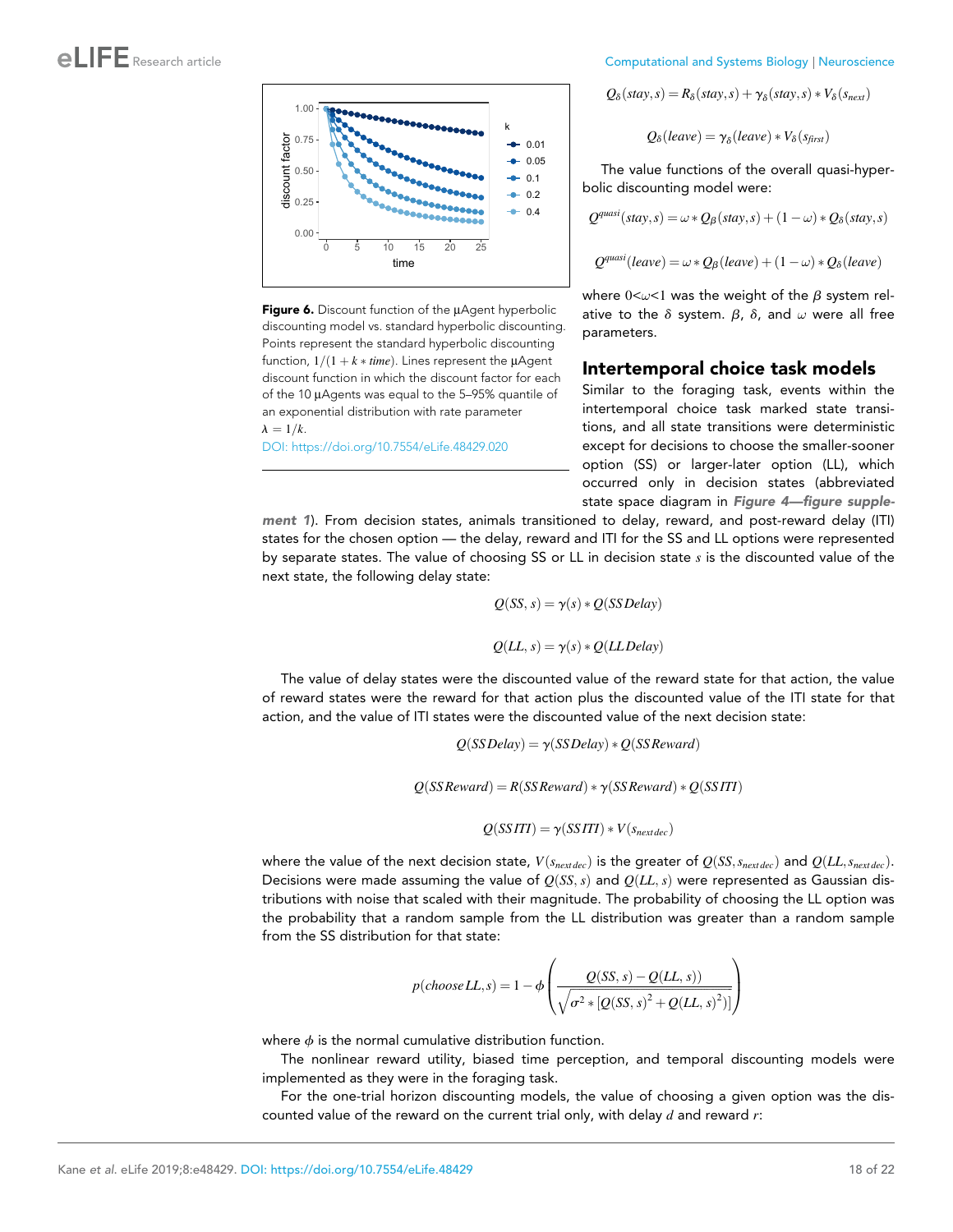$$
Q_{exp} = e^{-\beta * d} * r
$$

$$
Q_{hyp} = \frac{r}{1 + k * d}
$$

$$
Q_{cs} = e^{-\beta * d^{\alpha}} * r
$$

$$
Q_{quasi} = [\omega * e^{-\beta * d} + (1 - \omega) * e^{-\delta * d}] * r
$$

To calculate the probability of choosing the LL option, the same decision rule was used as in the all-future horizon model.

### Model comparison

All models had two parameters except for the constant sensitivity discounting model with three and the quasi-hyperbolic discounting model with four. To determine the model that provided the best fit to the data, while accounting for the increased flexibility of these models, we calculated the Bayesian Information Criterion over the group level parameters (iBIC) ([MacKay, 2003](#page-20-0); [Huys et al., 2011](#page-20-0)). iBIC penalizes the log marginal likelihood,  $logp(D \mid \theta)$ , which is the integral of the log likelihood of the data D over the distribution of group level parameters  $\theta$ , for model complexity. Complexity is determined by the number of parameters k, and the size of the penalty depends on the total number of observations, n:

$$
iBIC = logp(D | \theta) + \frac{k}{2}log(n).
$$

As in [Huys et al. \(2011\)](#page-20-0), we use a Laplace approximation to the log marginal likelihood:

$$
log p(D \mid \theta) = -\frac{n}{2} log(2\pi) * s + \sum_{i=1}^{s} p(D_i \mid \theta_i) p(\theta_i \mid \theta) - \frac{\sum_{i=1}^{s} logdet(Hf(\theta_i))}{2}
$$

where s is the number of subjects, and  $Hf(\theta_i)$  is the hessian matrix of the likelihood for subject i at the individual parameters  $\theta_i.$ 

To compare the fit of the quasi-hyperbolic discounting model across the foraging and intertemporal choice tasks, a cross-validation method was used. Data from each task was separated into thirds. The quasi-hyperbolic discounting model was fit to 2 of the samples from each task using maximum likelihood estimation (fitting only individual parameters for each rat). The log likelihood of the data from the left out sample was evaluated. This process was repeated three times, leaving out each of the samples once, and we took the sum of the likelihood of the three left out samples. As the structure of variability was different between the foraging model (variability in the patch leaving threshold) and intertemporal choice models (noise in the estimates of SS and LL values), to compare the discount function fit to the foraging task on intertemporal choice data, a new noise parameter was fit to the intertemporal choice data (and vice-versa). We report the difference in the log likelihood of the data using parameters fit to the intertemporal choice task and of the log likelihood using parameters fit to the foraging task ([Figure 5](#page-11-0)).

# Acknowledgements

We thank Dr. Gary Aston-Jones for helpful discussions. This work was supported by NIH grant F31MH109286 (GAK) and the Princeton Program in Cognitive Science.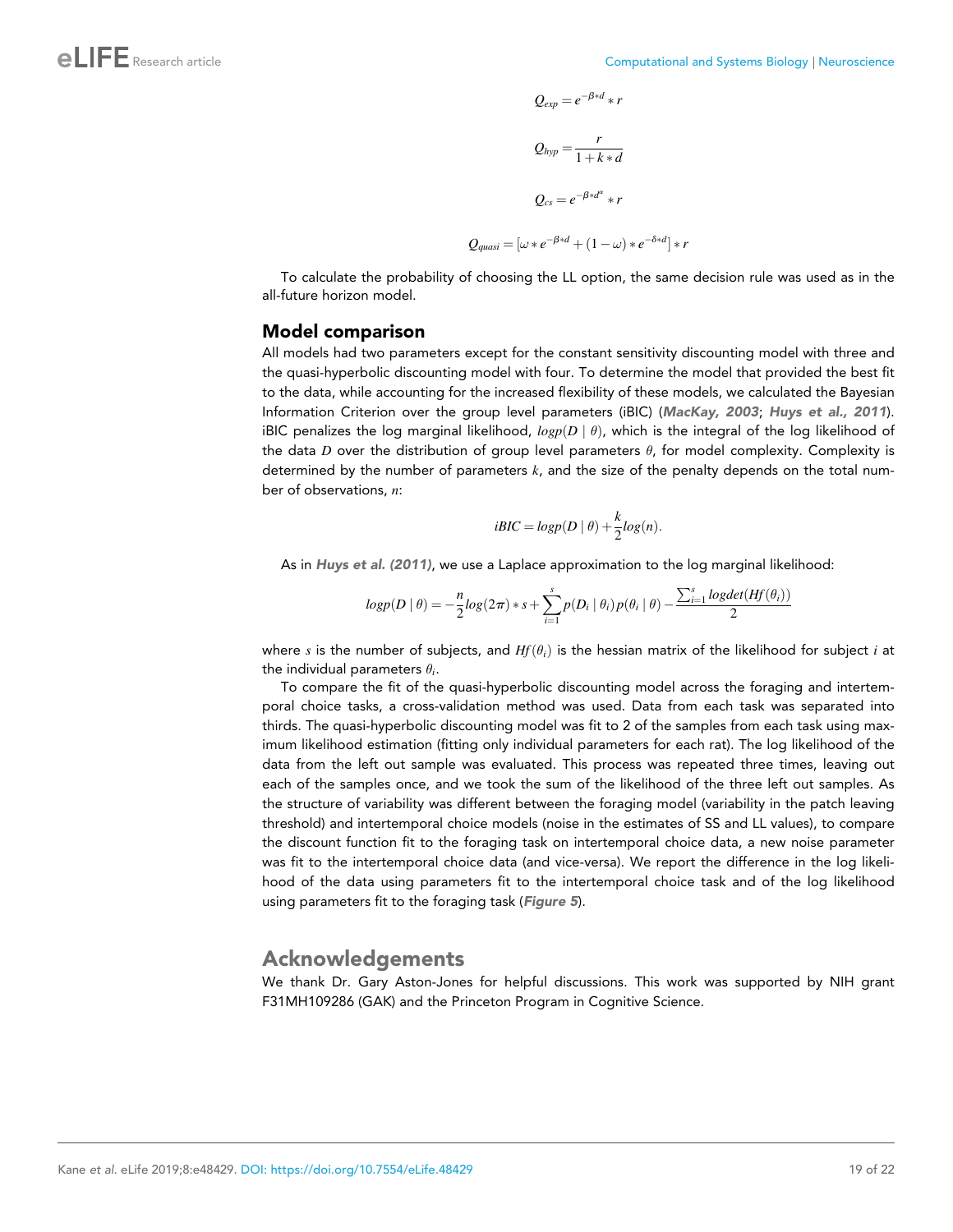# <span id="page-19-0"></span>Additional information

### Funding

| <b>Funder</b>                          | Grant reference number | Author                          |
|----------------------------------------|------------------------|---------------------------------|
| National Institute of Mental<br>Health | F31MH109286            | Gary A Kane<br>Jonathan D Cohen |

The funders had no role in study design, data collection and interpretation, or the decision to submit the work for publication.

### Author contributions

Gary A Kane, Conceptualization, Formal analysis, Investigation, Visualization, Methodology, Writing—original draft, Writing—review and editing; Aaron M Bornstein, Nathaniel D Daw, Conceptualization, Formal analysis, Writing—original draft, Writing—review and editing; Amitai Shenhav, Robert C Wilson, Conceptualization, Writing—original draft, Writing—review and editing; Jonathan D Cohen, Conceptualization, Supervision, Writing—original draft, Writing—review and editing

### Author ORCIDs

Gary A Kane (b) <https://orcid.org/0000-0002-7703-5055> Aaron M Bornstein **b** <http://orcid.org/0000-0001-6251-6000> Robert C Wilson (D <http://orcid.org/0000-0002-2963-2971> Nathaniel D Daw D <http://orcid.org/0000-0001-5029-1430>

### **Ethics**

Animal experimentation: This study was performed in strict accordance with the recommendations in the Guide for the Care and Use of Laboratory Animals of the National Institutes of Health. All procedures were approved by the Princeton University (Protocol 1969) and Rutgers University (Protocol 14-075) Institutional Animal Care and Use Committees.

#### Decision letter and Author response

Decision letter <https://doi.org/10.7554/eLife.48429.025> Author response <https://doi.org/10.7554/eLife.48429.026>

# Additional files

#### Supplementary files

- . Source code 1. Foraging mixed effects models.
- [DOI: https://doi.org/10.7554/eLife.48429.021](https://doi.org/10.7554/eLife.48429.021)

. Source code 2. Intertemporal choice mixed effects model. [DOI: https://doi.org/10.7554/eLife.48429.022](https://doi.org/10.7554/eLife.48429.022)

. Transparent reporting form [DOI: https://doi.org/10.7554/eLife.48429.023](https://doi.org/10.7554/eLife.48429.023)

### Data availability

All data generated or analysed during this study are included in the manuscript and supporting files.

### References

Ainslie G. 1992. The Strategic Interaction of Successive Motivational States Within the Person. In: *Picoeconomics*. Cambridge University Press.

Bates D, Mächler M, Bolker BM, Walker SC. 2015. Fitting linear mixed-effects models using lme4. *Journal of Statistical Software* 67:v067i01. DOI:<https://doi.org/10.18637/jss.v067.i01>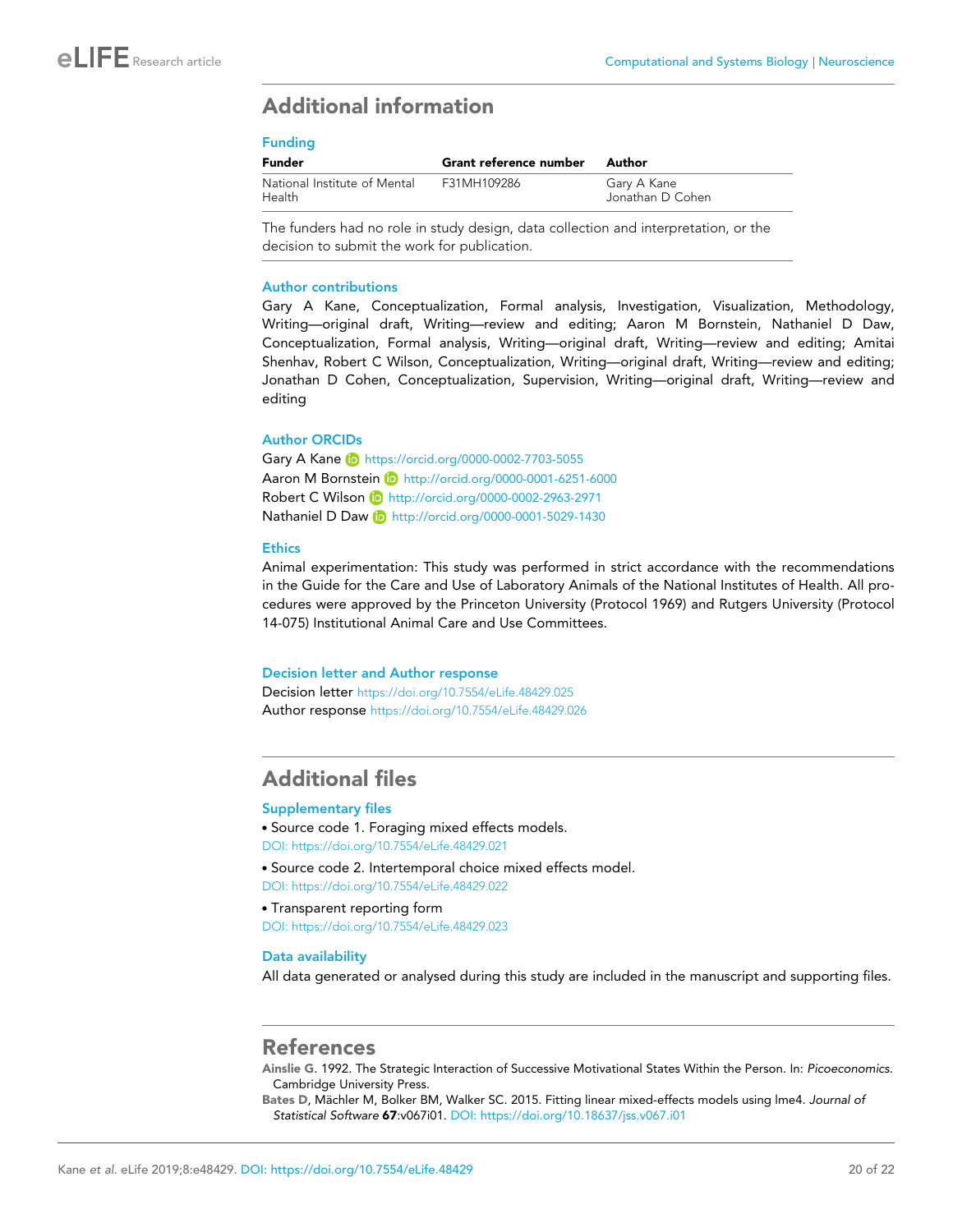- <span id="page-20-0"></span>Bateson M, Kacelnik A. 1996. Rate currencies and the foraging starling: the fallacy of the averages revisited. *Behavioral Ecology* 7:341–352. DOI:<https://doi.org/10.1093/beheco/7.3.341>
- Blanchard TC, Pearson JM, Hayden BY. 2013. Postreward delays and systematic biases in measures of animal temporal discounting. *PNAS* 110:15491–15496. DOI:<https://doi.org/10.1073/pnas.1310446110>
- Blanchard TC, Hayden BY. 2015. Monkeys are more patient in a foraging task than in a standard intertemporal choice task. *PLOS ONE* 10:e0117057. DOI: [https://doi.org/10.1371/journal.pone.0117057,](https://doi.org/10.1371/journal.pone.0117057) PMID: [25671436](http://www.ncbi.nlm.nih.gov/pubmed/25671436)
- Bogacz R, Brown E, Moehlis J, Holmes P, Cohen JD. 2006. The physics of optimal decision making: a formal analysis of models of performance in two-alternative forced-choice tasks. *Psychological Review* 113:700–765. DOI: [https://doi.org/10.1037/0033-295X.113.4.700,](https://doi.org/10.1037/0033-295X.113.4.700) PMID: [17014301](http://www.ncbi.nlm.nih.gov/pubmed/17014301)
- Bradtke SJ, Duff MO. 1995. Reinforcement learning methods for continuous-time markov decision problems. Advances in Neural Information Processing Systems 393-400. [https://papers.nips.cc/paper/889-reinforcement](https://papers.nips.cc/paper/889-reinforcement-learning-methods-for-continuous-time-markov-decision-problems)[learning-methods-for-continuous-time-markov-decision-problems](https://papers.nips.cc/paper/889-reinforcement-learning-methods-for-continuous-time-markov-decision-problems).
- Carter EC, Pedersen EJ, McCullough ME. 2015. Reassessing intertemporal choice: human decision-making is more optimal in a foraging task than in a self-control task. *Frontiers in Psychology* 6:95. DOI: [https://doi.org/](https://doi.org/10.3389/fpsyg.2015.00095) [10.3389/fpsyg.2015.00095](https://doi.org/10.3389/fpsyg.2015.00095), PMID: [25774140](http://www.ncbi.nlm.nih.gov/pubmed/25774140)
- Carter EC, Redish AD. 2016. Rats value time differently on equivalent foraging and delay-discounting tasks. *Journal of Experimental Psychology: General* 145:1093–1101. DOI:<https://doi.org/10.1037/xge0000196>
- Charnov EL. 1976. Optimal foraging, the marginal value theorem. *Theoretical Population Biology* 9:129–136. DOI: [https://doi.org/10.1016/0040-5809\(76\)90040-X](https://doi.org/10.1016/0040-5809(76)90040-X), PMID: [1273796](http://www.ncbi.nlm.nih.gov/pubmed/1273796)
- Constantino SM, Daw ND. 2015. Learning the opportunity cost of time in a patch-foraging task. *Cognitive, Affective, & Behavioral Neuroscience* 15:837–853. DOI: [https://doi.org/10.3758/s13415-015-0350-y,](https://doi.org/10.3758/s13415-015-0350-y) PMID: [25](http://www.ncbi.nlm.nih.gov/pubmed/25917000) [917000](http://www.ncbi.nlm.nih.gov/pubmed/25917000)
- Davidson JD, El Hady A. 2019. Foraging as an evidence accumulation process. *PLOS Computational Biology* 15: e1007060. DOI:<https://doi.org/10.1371/journal.pcbi.1007060>, PMID: [31339878](http://www.ncbi.nlm.nih.gov/pubmed/31339878)
- De Rosario-Martinez H. 2015. .phia: Post-Hoc Interaction Analysis. <https://CRAN.R-project.org/package=phia> Ebert JEJ, Prelec D. 2007. The fragility of Time: time-insensitivity and valuation of the near and far future.
- *Management Science* 53:1423–1438. DOI:<https://doi.org/10.1287/mnsc.1060.0671> Gabaix X, Laibson D. 2017. *Myopia and Discounting*: National Bureau of Economic Research. [https://www.nber.](https://www.nber.org/papers/w23254) [org/papers/w23254](https://www.nber.org/papers/w23254).
- Gallistel CR, Gibbon J. 2000. Time, rate, and conditioning. *Psychological Review* 107:289–344. DOI: [https://doi.](https://doi.org/10.1037/0033-295X.107.2.289) [org/10.1037/0033-295X.107.2.289](https://doi.org/10.1037/0033-295X.107.2.289), PMID: [10789198](http://www.ncbi.nlm.nih.gov/pubmed/10789198)
- Hayden BY, Pearson JM, Platt ML. 2011. Neuronal basis of sequential foraging decisions in a patchy environment. *Nature Neuroscience* 14:933–939. DOI:<https://doi.org/10.1038/nn.2856>, PMID: [21642973](http://www.ncbi.nlm.nih.gov/pubmed/21642973)
- Hunter LE, Bornstein AM, Hartley CA. 2018. A common deliberative process underlies model-based planning and patient intertemporal choice. *bioRxiv*. DOI:<https://doi.org/10.1101/499707>
- Huys QJ, Cools R, Gölzer M, Friedel E, Heinz A, Dolan RJ, Dayan P. 2011. Disentangling the roles of approach, activation and Valence in instrumental and pavlovian responding. *PLOS Computational Biology* 7:e1002028. DOI: [https://doi.org/10.1371/journal.pcbi.1002028,](https://doi.org/10.1371/journal.pcbi.1002028) PMID: [21556131](http://www.ncbi.nlm.nih.gov/pubmed/21556131)
- Huys QJ, Eshel N, O'Nions E, Sheridan L, Dayan P, Roiser JP. 2012. Bonsai trees in your head: how the pavlovian system sculpts goal-directed choices by pruning decision trees. *PLOS Computational Biology* 8:e1002410. DOI: [https://doi.org/10.1371/journal.pcbi.1002410,](https://doi.org/10.1371/journal.pcbi.1002410) PMID: [22412360](http://www.ncbi.nlm.nih.gov/pubmed/22412360)
- Kacelnik A, Todd IA. 1992. Psychological mechanisms and the marginal value theorem: effect of variability in travel time on patch exploitation. *Animal Behaviour* 43:313–322. DOI: [https://doi.org/10.1016/S0003-3472\(05\)](https://doi.org/10.1016/S0003-3472(05)80226-X) [80226-X](https://doi.org/10.1016/S0003-3472(05)80226-X)
- Kane GA, Vazey EM, Wilson RC, Shenhav A, Daw ND, Aston-Jones G, Cohen JD. 2017. Increased locus coeruleus tonic activity causes disengagement from a patch-foraging task. *Cognitive, Affective, & Behavioral Neuroscience* 17:1073–1083. DOI: [https://doi.org/10.3758/s13415-017-0531-y,](https://doi.org/10.3758/s13415-017-0531-y) PMID: [28900892](http://www.ncbi.nlm.nih.gov/pubmed/28900892)
- Killeen PR. 2009. An additive-utility model of delay discounting. *Psychological Review* 116:602–619. DOI: [https://doi.org/10.1037/a0016414,](https://doi.org/10.1037/a0016414) PMID: [19618989](http://www.ncbi.nlm.nih.gov/pubmed/19618989)
- Kirby KN. 1997. Bidding on the future: evidence against normative discounting of delayed rewards. *Journal of Experimental Psychology: General* 126:54–70. DOI:<https://doi.org/10.1037/0096-3445.126.1.54>
- Kolling N, Behrens TE, Mars RB, Rushworth MF. 2012. Neural mechanisms of foraging. *Science* 336:95–98. DOI: [https://doi.org/10.1126/science.1216930,](https://doi.org/10.1126/science.1216930) PMID: [22491854](http://www.ncbi.nlm.nih.gov/pubmed/22491854)
- Kurth-Nelson Z, Redish AD. 2009. Temporal-difference reinforcement learning with distributed representations. *PLOS ONE* 4:e7362. DOI: [https://doi.org/10.1371/journal.pone.0007362,](https://doi.org/10.1371/journal.pone.0007362) PMID: [19841749](http://www.ncbi.nlm.nih.gov/pubmed/19841749)
- Kuznetsova A, Brockhoff PB, Christensen RHB. 2017. lmerTest Package: Tests in Linear Mixed Effects Models . *Journal of Statistical Software* 82:v082i13. DOI:<https://doi.org/10.18637/jss.v082.i13>
- Laibson D. 1997. Golden eggs and hyperbolic discounting. *The Quarterly Journal of Economics* 112:443–478. DOI:<https://doi.org/10.1162/003355397555253>
- MacKay DJ. 2003. *Information Theory, Inference and Learning Algorithms*. Cambridge University Press. Mazur JE. 1991. Choice with probabilistic reinforcement: effects of delay and conditioned reinforcers. *Journal of*
- *the Experimental Analysis of Behavior* 55:63–77. DOI:<https://doi.org/10.1901/jeab.1991.55-63>, PMID: [2002302](http://www.ncbi.nlm.nih.gov/pubmed/2002302) McClure SM, Laibson DI, Loewenstein G, Cohen JD. 2004. Separate neural systems value immediate and delayed
- monetary rewards. *Science* 306:503–507. DOI:<https://doi.org/10.1126/science.1100907>, PMID: [15486304](http://www.ncbi.nlm.nih.gov/pubmed/15486304) McClure SM, Ericson KM, Laibson DI, Loewenstein G, Cohen JD. 2007. Time discounting for primary rewards. *Journal of Neuroscience* 27:5796–5804. DOI: [https://doi.org/10.1523/JNEUROSCI.4246-06.2007,](https://doi.org/10.1523/JNEUROSCI.4246-06.2007) PMID: [17522323](http://www.ncbi.nlm.nih.gov/pubmed/17522323)